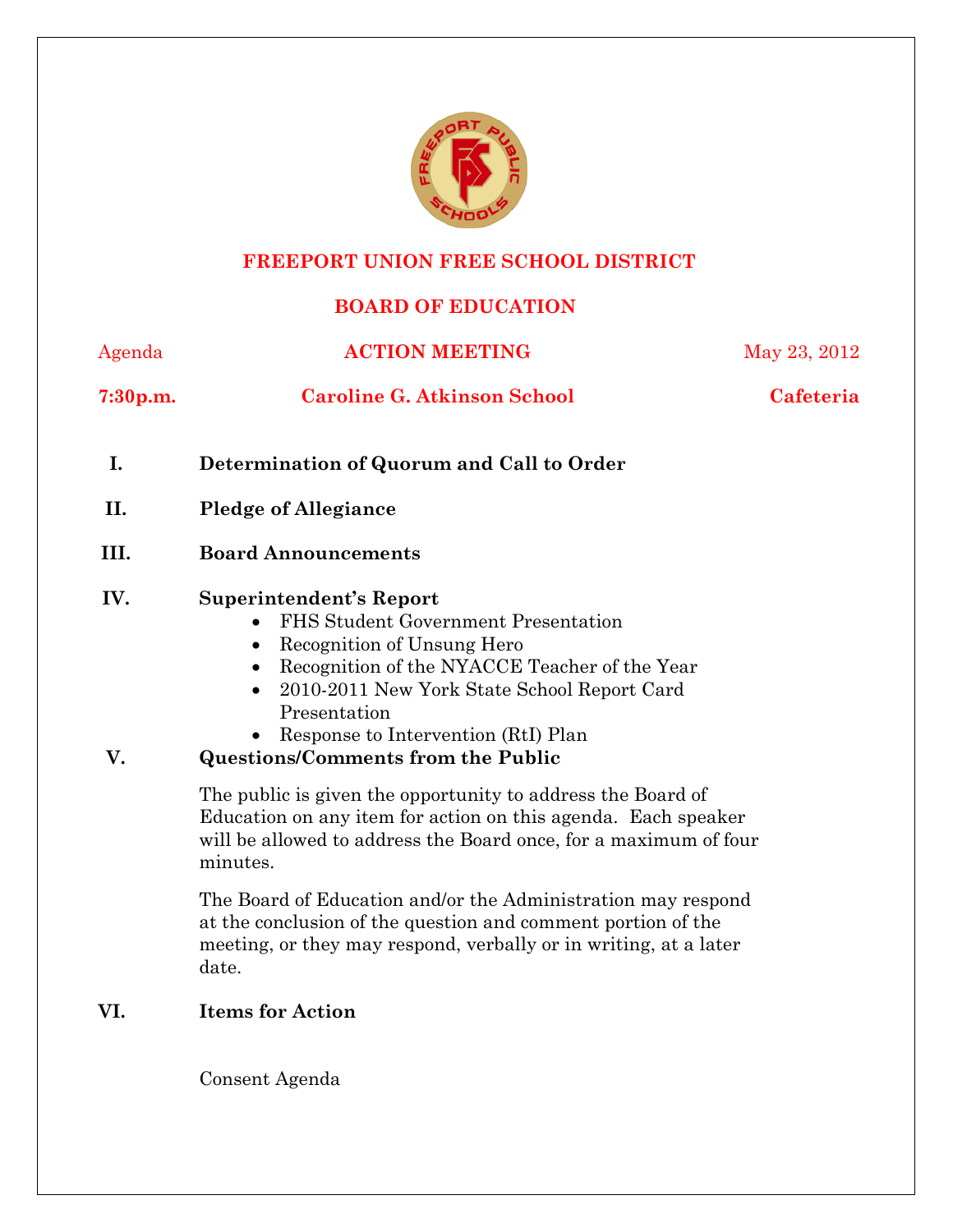## **Consent Agenda Items:**

#### *Acceptance of the Minutes*  $\mathbf{A}$ **BE IT RESOLVED that the Board of Education of the Freeport Union Free School District hereby approves the following items; A; B 1, 2, 3, 4, 5, 6; C 1.**

#### **Consent Approve**

 **AA. Consent - Approve** 

| VII.<br>VIII. | A.        | Acceptance of the Minutes of the Board of Education                                              |                  |  |  |  |  |  |  |
|---------------|-----------|--------------------------------------------------------------------------------------------------|------------------|--|--|--|--|--|--|
|               | <b>B.</b> | <b>Personnel Actions</b>                                                                         |                  |  |  |  |  |  |  |
|               |           | 1. Leave of Absence                                                                              | TAB <sub>2</sub> |  |  |  |  |  |  |
|               |           | 2. Resignation                                                                                   | TAB <sub>3</sub> |  |  |  |  |  |  |
|               |           | 3. Appointment of Staff – Administrative                                                         | TAB <sub>4</sub> |  |  |  |  |  |  |
|               |           | 4. Appointment of Staff -                                                                        | TAB <sub>5</sub> |  |  |  |  |  |  |
|               |           | 5. Abolishment of Positions and Excessing of Staff                                               | TAB <sub>6</sub> |  |  |  |  |  |  |
|               |           | 6. Approval of a Transfer of Assignment                                                          | TAB <sub>7</sub> |  |  |  |  |  |  |
|               | C.        | <b>Education</b>                                                                                 |                  |  |  |  |  |  |  |
|               |           | 1. Acceptance of the Minutes from the Committees on<br>Special Education and Preschool Education | TAB <sub>8</sub> |  |  |  |  |  |  |
|               |           | <b>Other Items for Action</b><br>Personnel                                                       |                  |  |  |  |  |  |  |
|               | A.        | 1. Granting of Tenure                                                                            | TAB 9            |  |  |  |  |  |  |
|               |           | 2. Retirement of Staff                                                                           | <b>TAB 10</b>    |  |  |  |  |  |  |
|               | <b>B.</b> | <b>Education</b>                                                                                 |                  |  |  |  |  |  |  |
|               |           | 1. Approval of Overnight Field Trip/International Travel                                         | <b>TAB 11</b>    |  |  |  |  |  |  |
|               |           | 3. Approval of a Consultant                                                                      | <b>TAB 12</b>    |  |  |  |  |  |  |
|               |           | 4. Approval of the Response to Intervention (RtI) Plan                                           | <b>TAB 13</b>    |  |  |  |  |  |  |
|               |           | 5. Setting of the Annual Reorganization Meeting Date                                             | <b>TAB 14</b>    |  |  |  |  |  |  |
|               |           | 5. Adoption of the 2011-2012 Board Meeting Calendar                                              | <b>TAB 15</b>    |  |  |  |  |  |  |
|               | A.        | Finance                                                                                          |                  |  |  |  |  |  |  |
|               |           | 1. Approval of a Budget Transfer May-2012                                                        | <b>TAB 16</b>    |  |  |  |  |  |  |
|               |           | 2. Acceptance of a Bid - Paving                                                                  | <b>TAB 17</b>    |  |  |  |  |  |  |
|               |           | 3. Acceptance of a Gift - Limited Edition Portraits                                              | <b>TAB 18</b>    |  |  |  |  |  |  |
|               |           | 4. Acceptance of a Gift - Piano                                                                  | <b>TAB 19</b>    |  |  |  |  |  |  |
|               |           | 5. Acceptance of a Gift - Bob's Discount Furniture                                               | <b>TAB 20</b>    |  |  |  |  |  |  |
|               |           | Donation of a Scholarship - Ameresco<br>6.                                                       | <b>TAB 21</b>    |  |  |  |  |  |  |
|               |           | 7. Approval of Transportation Contract Extensions                                                | <b>TAB 22</b>    |  |  |  |  |  |  |
|               |           | 8. Approval of a Cafeteria Bidding Co-Op                                                         | <b>TAB 23</b>    |  |  |  |  |  |  |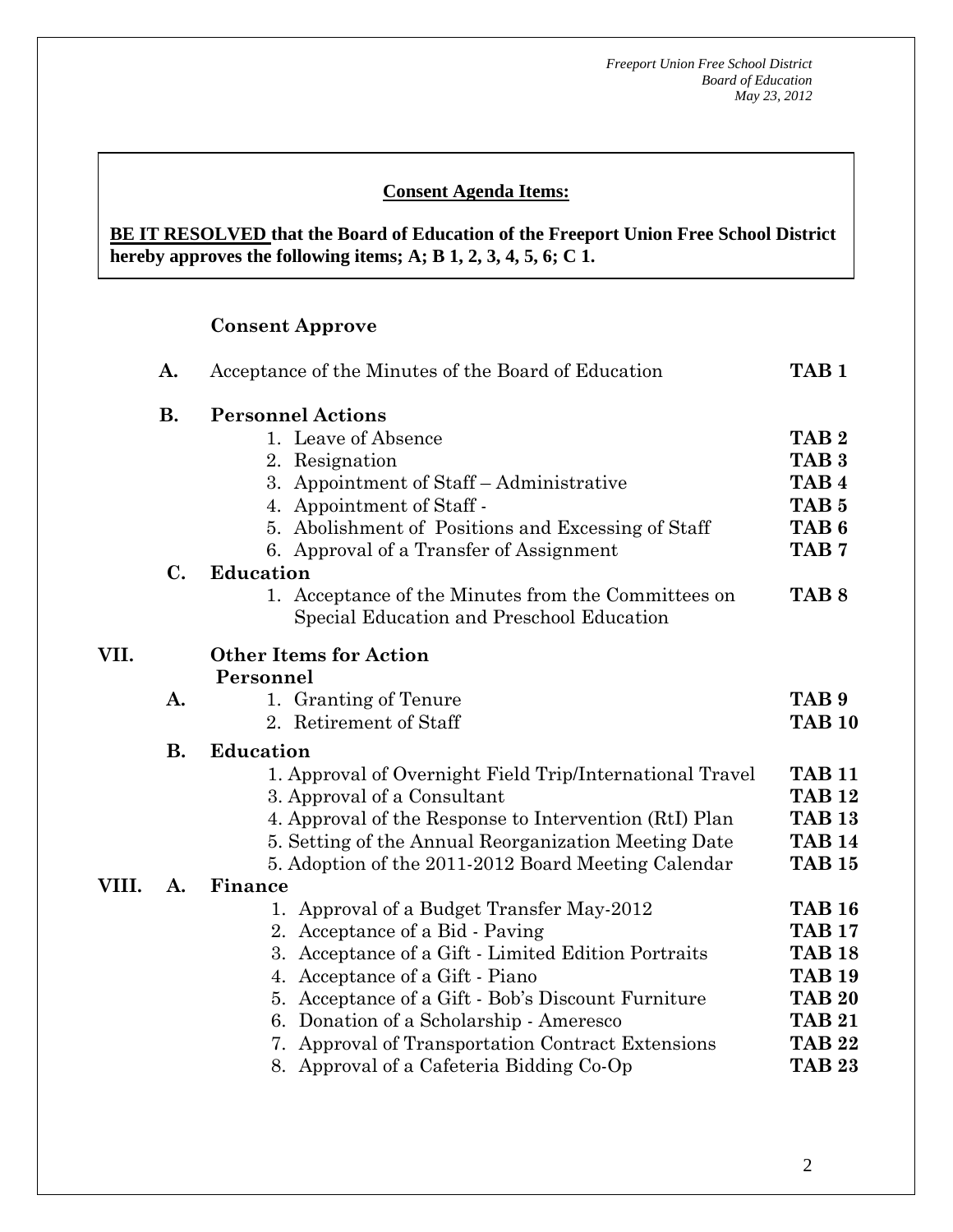# **IX. A. Other Reports to the Board**

1. High School Funds Report

**TAB 24**

- 2. Treasurers Report
- 3. Atkinson Bookstore Report

#### **X. Questions/Comments from the Public on Other Topics**

At this time, the public is given the opportunity to address the Board of Education on any topic. Each speaker will be allowed to address the Board once, for a maximum of **four** minutes.

The Board of Education and/or the Administration may respond at the conclusion of the question and comment portion of the meeting, or they may respond, in writing, at a later date.

- **XI. Board Comments**
- **XII. Superintendent Comments**

#### **XIII. Adjournment**

#### **Next Meeting**

**XIV.** 

The next meeting of the Board of Education will be held on June 6, 2012 at Caroline G. Atkinson School. All meetings begin at 7:30 p.m. unless otherwise noted.

Register to vote: Monday through Friday between 8:30 a.m. and 3:30 p.m. at the Administration Building, 235 N. Ocean Avenue.

**Visit our website at www.freeportschools.org**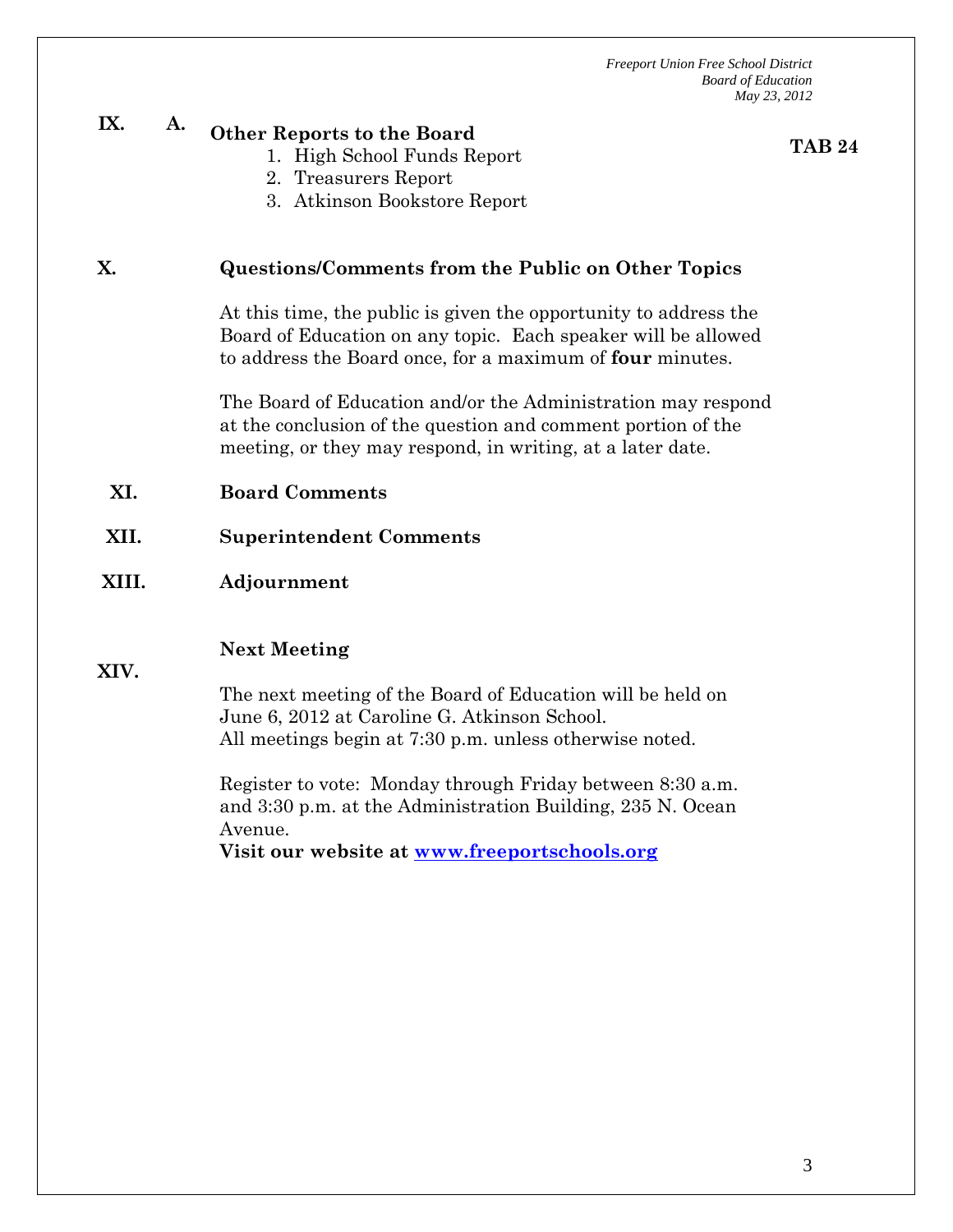## **Consent Agenda Items:**

**BE IT RESOLVED**, that the Board of Education of the Freeport Union Free School District hereby approves the following items; A; B 1, 2, 3, 4, 5, 6; C 1.

#### **BACK UP MATERIAL FOR CONSENT AGENDA ACTION ITEMS IN TABS 1-8**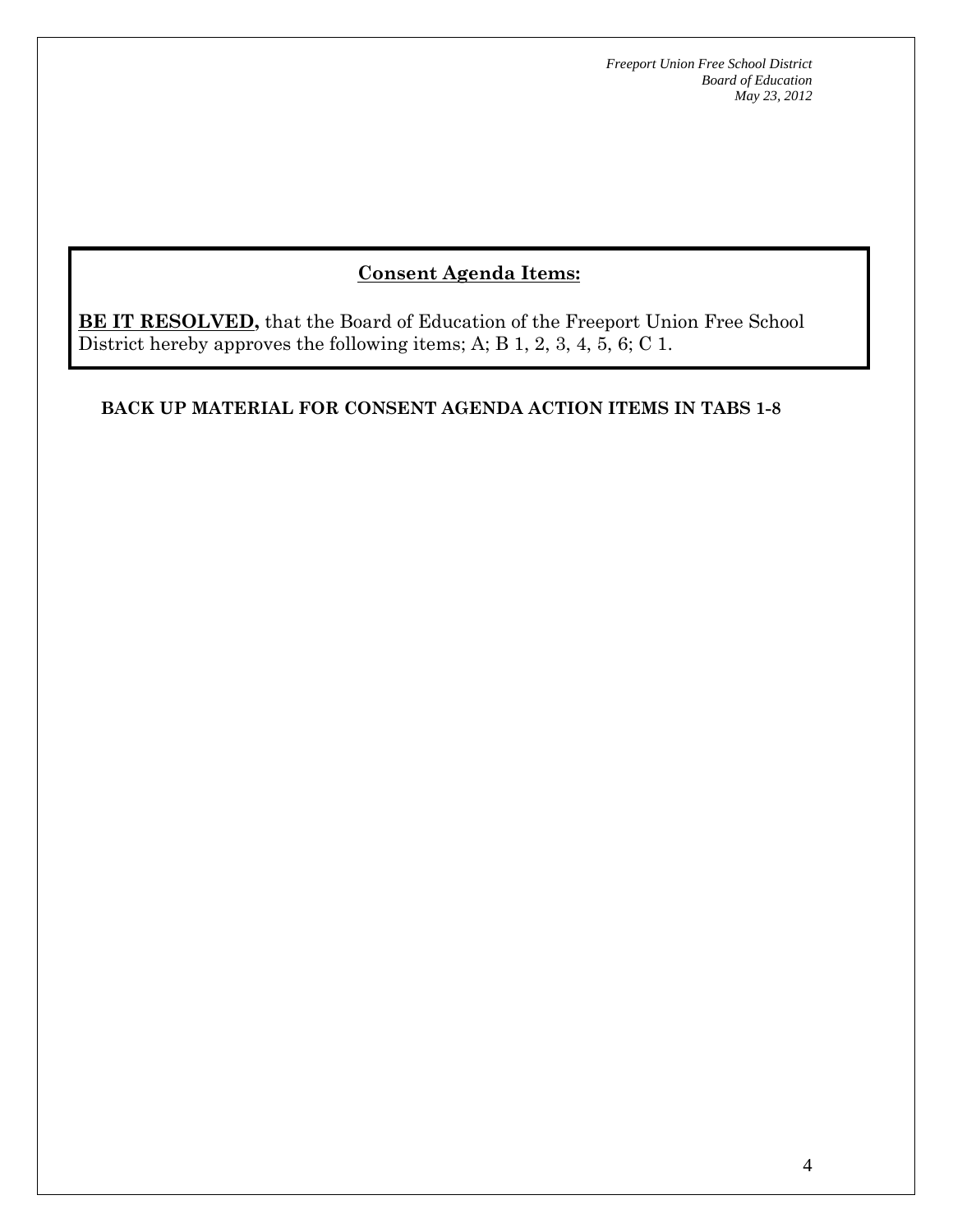**Acceptance of the Minutes** 

**BE IT RESOLVED** that the Board of Education of the Freeport Union Free School District hereby accepts the minutes of the following meetings as written:

April 4, 2012; April 17, 2012; May 2, 2012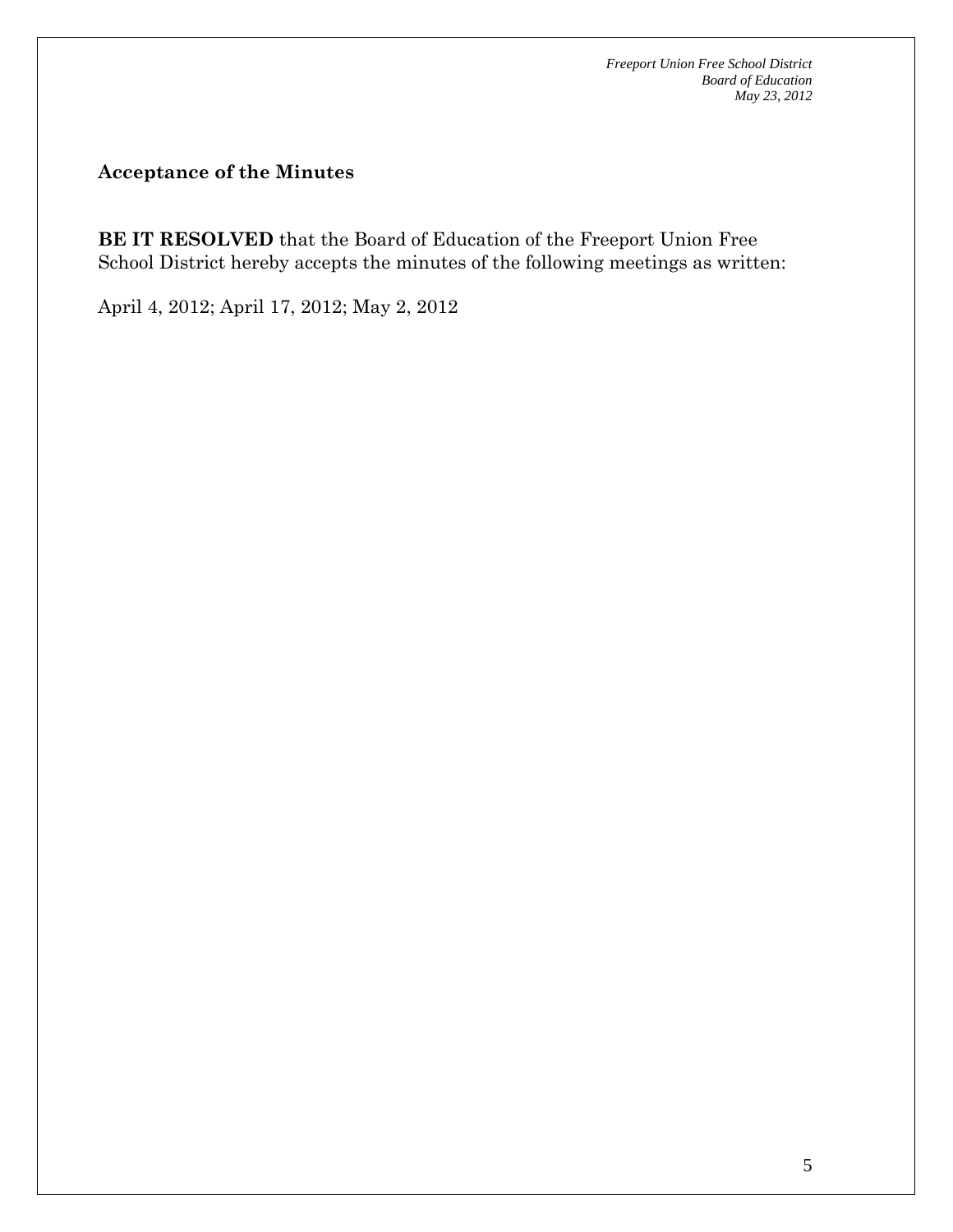#### **Personnel**

#### **Leave of Absence**

**BE IT RESOLVED**, that the Board of Education of the Freeport Union Free School District hereby grants a request for leave of absence as listed below:

- 1. **Jaclyn Leahy,** Speech Teacher, effective May 22, 2012 through June 30, 2012, for child care.
- 2. **Allison Wendroff,** full-time Teaching Assistant, effective April 23, 2012 through April 29, 2012, for health reasons.
- 3. **Gladys Tapia**, part-time Teaching Assistant, effective April 17, 2012 will advise when returning, for health reasons.
- 4. **Jessica Cruz-Telles**, Elementary Teacher, effective May 14, 2012 through June 30, 2012, for child care.
- 5. **Luann Mayer,** full-time Teaching Assistant, effective January 30, 2012, extended May 20, 2012, for health reasons.
- 6. **Consuelo Velez,** Assistant Principal, effective July 1, 2012 through June 30, 2013, to assume the Interim Principal position in the District.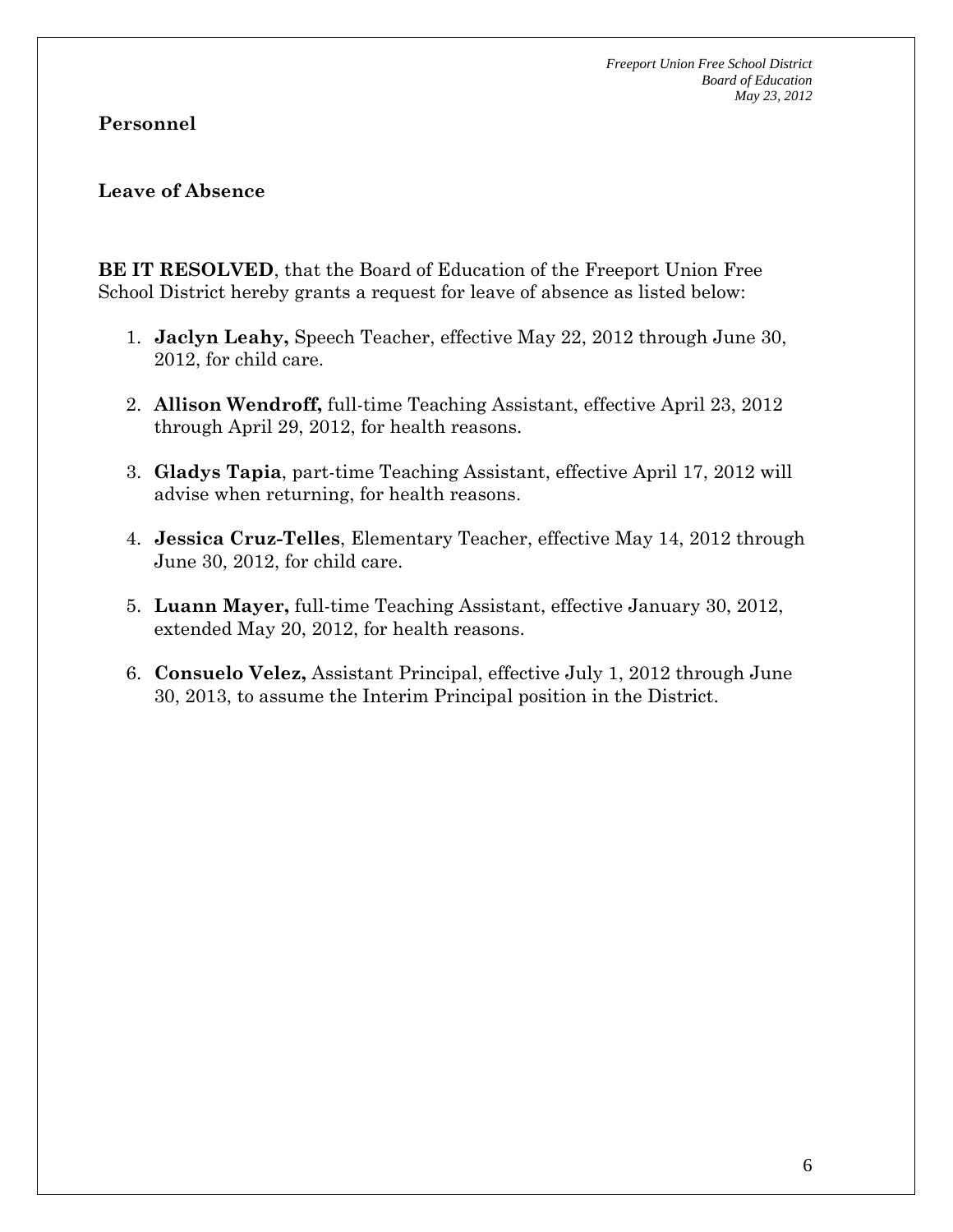## **Resignation of Staff**

**BE IT RESOLVED**, that the Board of Education of the Freeport Union Free School District hereby accepts the letter(s) of resignation from the following staff member(s) as listed below:

- 1. **Lisa Callahan**, Speech Teacher, effective June 30, 2012, relocating.
- 2. **Christine Bishop-Fink,** Library Media Specialist, effective August 31, 2012, relocating.
- 3. **Gisselle Campbell-Ham,** Dean of Students, effective June 30, 2012, to assume an Assistant Principal position.
- 4. **Joseph Mille,** Dean of Students, effective June 30, 2012, to assume an Assistant Principal position.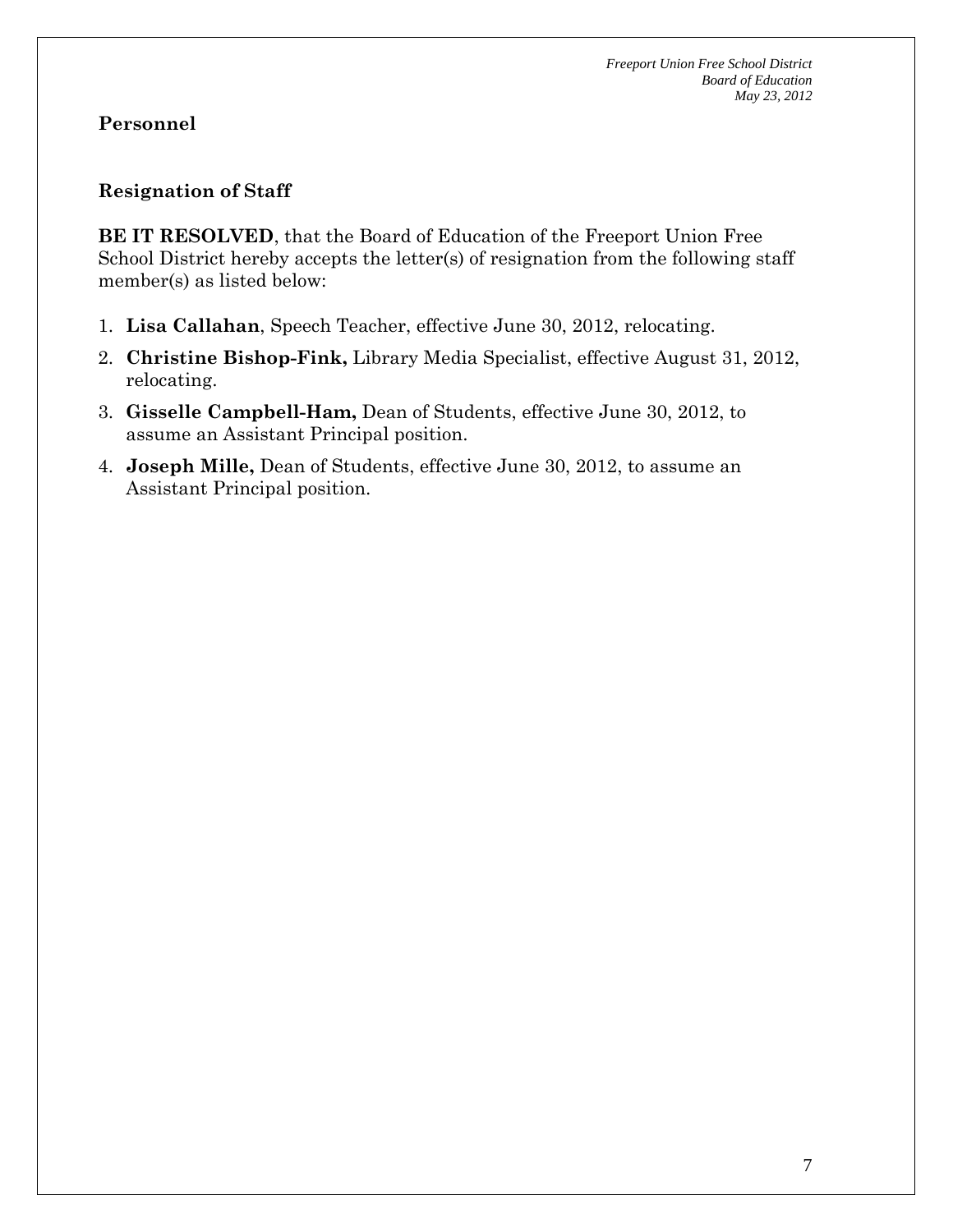#### **Appointment of Staff – Administrative - Temporary**

**BE IT RESOLVED, that** the Board of Education of the Freeport Union Free School District hereby appoints **Consuelo Velez**, Interim Principal effective July 1, 2012 through June 30, 2013. Compensation will be on step 5 of the PC2 Schedule for Middle School Principal at \$147,237. Assignment: Atkinson.

#### **Appointment of Staff – Administrative – Probationary**

**BE IT ALSO RESOLVED, that** the Board of Education of the Freeport Union Free School District hereby appoints **Gisselle Campbell-Ham**, Assistant Principal, to a probationary position effective July 1, 2012 with an anticipated tenure date of July 1, 2015. Compensation for this position will be on step 1PE2 according to the FSAA-Senior AP Schedule at \$120,221. Assignment: FHS.

**BE IT FURTHER RESOLVED, that** the Board of Education of the Freeport Union Free School District hereby appoints **Joseph Mille**, Assistant Principal, to a probationary position effective July 1, 2012 with an anticipated tenure date of July 1, 2015. Compensation for this position will be on step 1PE2 according to the FSAA-Senior AP Schedule at \$120,221. Assignment: FHS.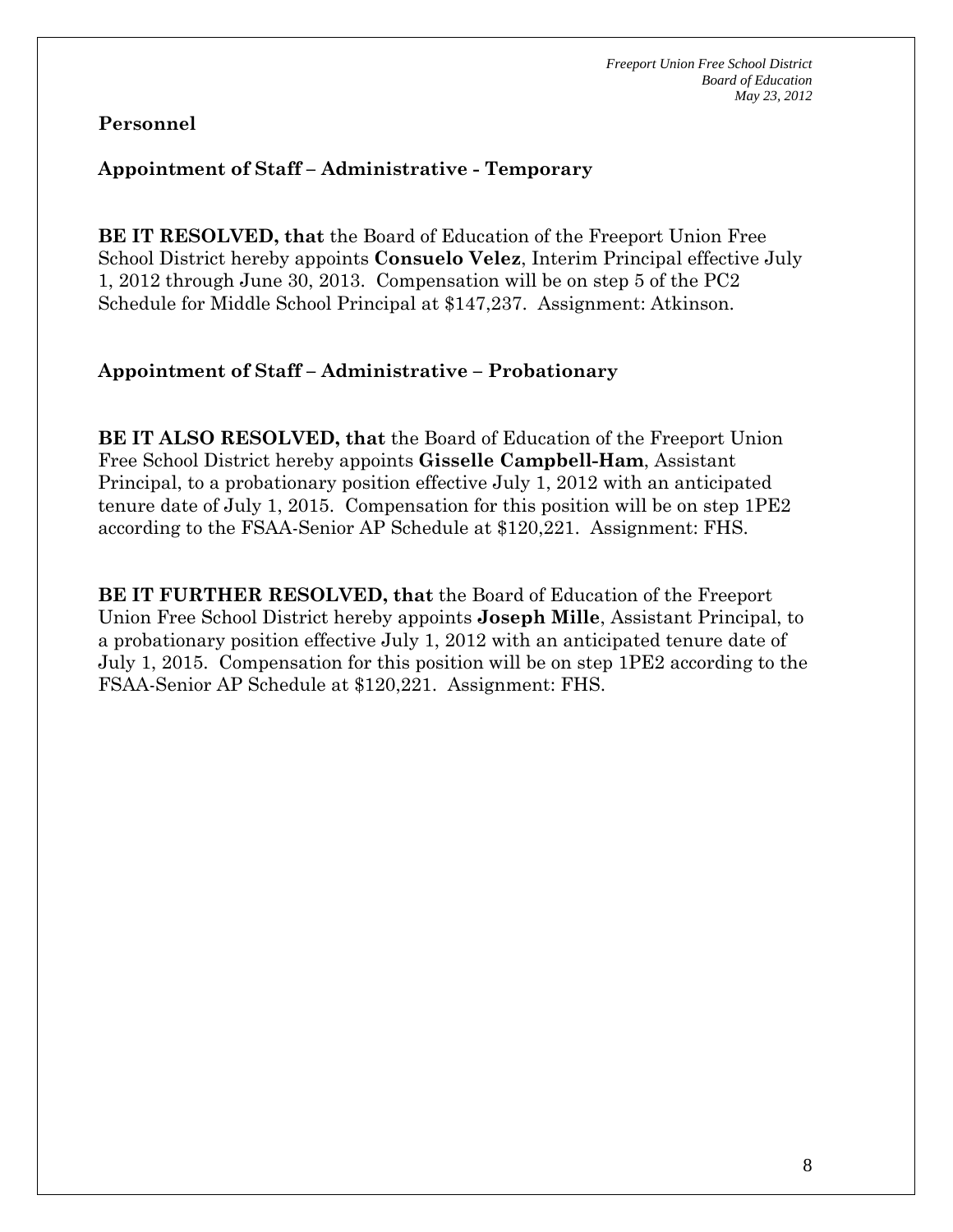## **Appointment of Staff – Instructiona**l

## **Temporary**

**BE IT RESOLVED**, that the Board of Education of the Freeport Union Free School District, upon the recommendation of the Superintendent, hereby appoints the individuals listed in the attached Appointment of Staff Report - Temporary, in accordance with the rules of the Board of Regents. These individuals shall possess appropriate certification allowing them to serve as teachers in the public schools of New York

- 1. **Timothy McShan**, Instructor-JROTC Program, a temporary appointment effective September 1, 2012 through June 30, 2013. Compensation for this position will be on step 18-1A of the U3C Schedule at \$87,869. Assignment: FHS.
- 2. **Donald R. Moore, Jr**., Senior Instructor-JROTC Program, a temporary appointment effective September 1, 2012 through June 30, 2013. Compensation for this position will be on step 25-2E of the U3D Schedule at \$115,854. Assignment: FHS.
- 3. **Nicole Pecora**, Technology Staff Developer, a temporary appointment effective September 1, 2012 through August 31, 2013. Compensation for this position will be on step 2-2A of the U3D Schedule at \$65,485. Assignment: Dodd.
- 4. **Cara Reiss,** Math Teacher**,** a temporary appointment effective September 1, 2012 through August 31, 2013. Compensation for this position will be on step 1-2A of the U3D Schedule at \$62,830. Assignment: FHS.

## **Probationary**

**BE IT RESOLVED**, that the Board of Education of the Freeport Union Free School District, upon the recommendation of the Superintendent, hereby appoints the individuals listed in the attached Appointment of Staff Report - Probationary, in accordance with the rules of the Board of Regents. These individuals shall possess appropriate certification allowing them to serve as teachers in the public schools of New York

- 1. **Hallie Sherman**, Speech Teacher, a probationary appointment (replacing L. Callahan, resigned) effective September 1, 2012 through August 31, 2013, anticipated tenure date September 1, 2013. Compensation for this position will be on step 3-2D of the U3D Schedule at \$72,389. Assignment: Atkinson.
- 2. **Daniel Wittich,** Elementary Teacher, a probationary appointment (return from eligibility list) effective September 1, 2012 through October 11, 2013, anticipated tenure date October 12, 2013. Compensation for this position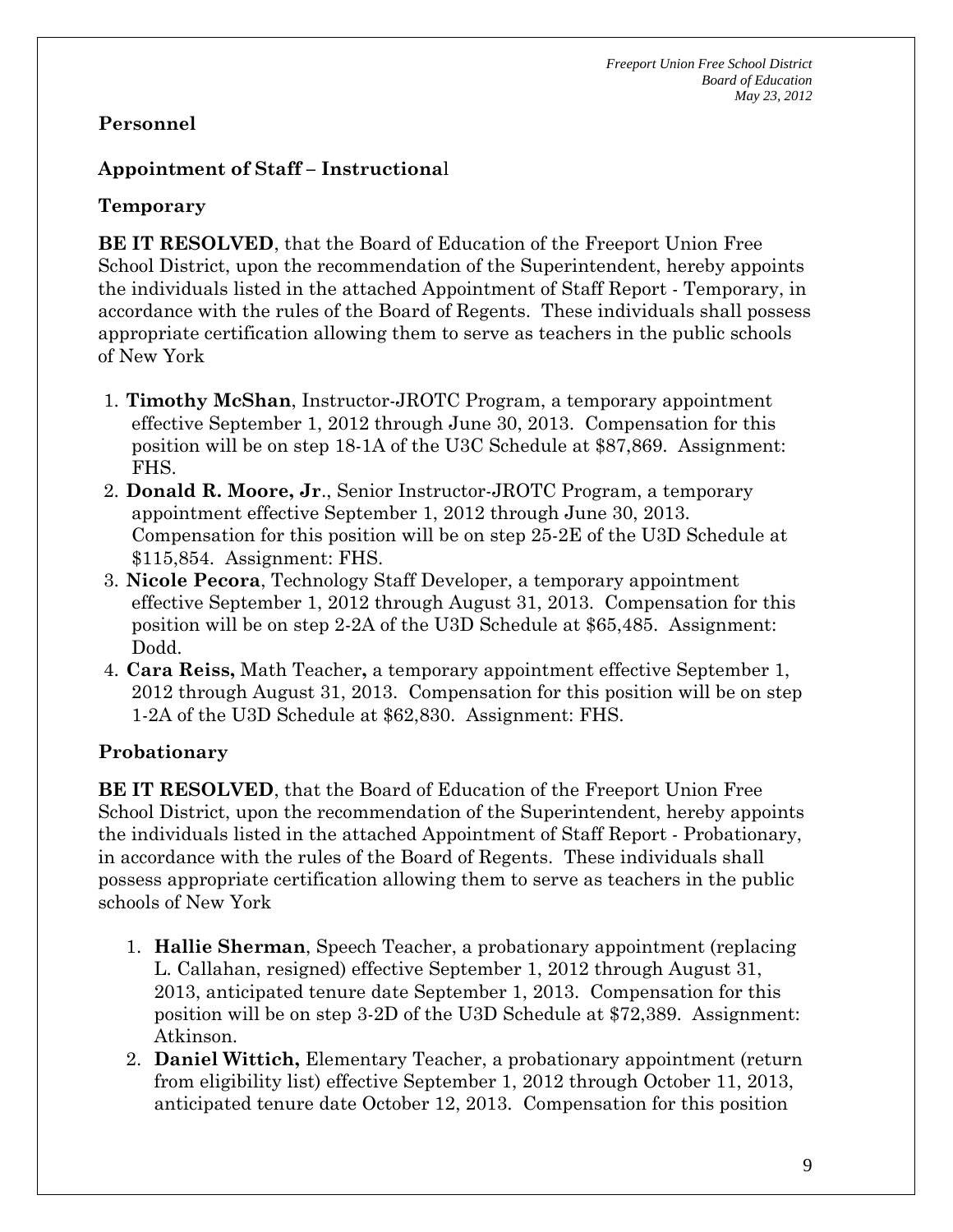will be on step 3-2A of the U3D Schedule at \$68,140. Assignment: Columbus.

- 3. **Martha Bermeo**, Elementary Teacher (Bilingual), a probationary appointment (return from eligibility list, replacing A. Fruchtnis, retired) effective September 1, 2012 through August 31, 2013, anticipated tenure date September 1, 2013. Compensation for this position will be on step 2- 2A of the U3D Schedule at \$65,485. Assignment: Bayview.
- 4. **Kati Miano**, Elementary Teacher, a probationary appointment (return from eligibility list, replacing C. Vasquez, resigned) effective September 1, 2012 through August 31, 2013, anticipated tenure date September 1, 2014. Compensation for this position will be on step 2-2B of the U3C Schedule at \$57,026. Assignment: Bayview.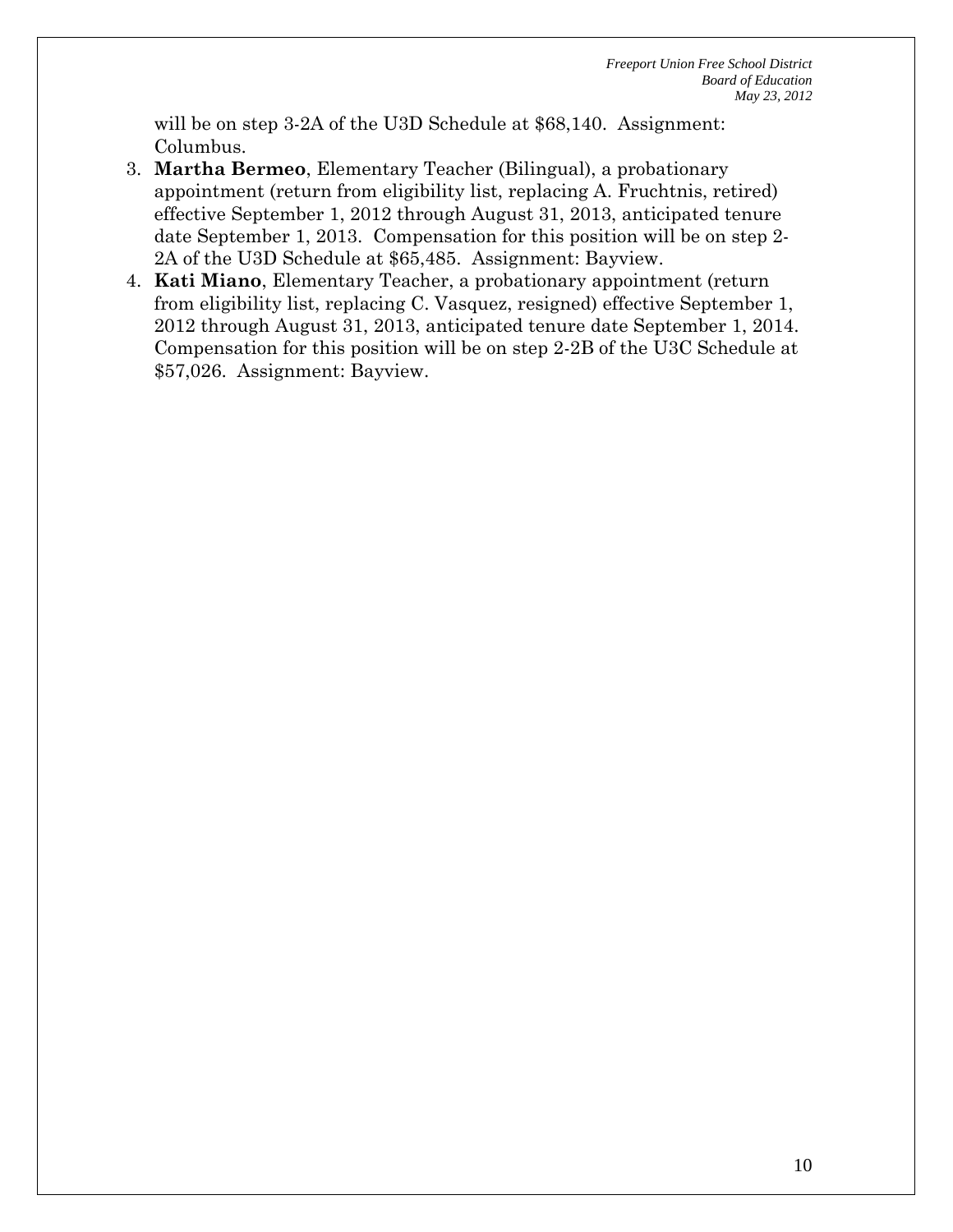## **Abolishment of Positions and Excessing of Staff**

**BE IT RESOLVED,** that the Board of Education of the Freeport Union Free School District abolishes the Audio Visual Technician position and one (1) Audio Visual Helper position effective July 1, 2012; and

**BE IT FURTHER RESOLVED,** that Alan Gonzalez is hereby excessed from the Audio Visual Technician position and Frank Cerbini is hereby excessed from the Audio Visual Helper position. Pursuant to Civil Service Regulations, Mr. Gonzalez and Mr. Cerbini shall be placed on a preferred eligible list for a period of four (4) years.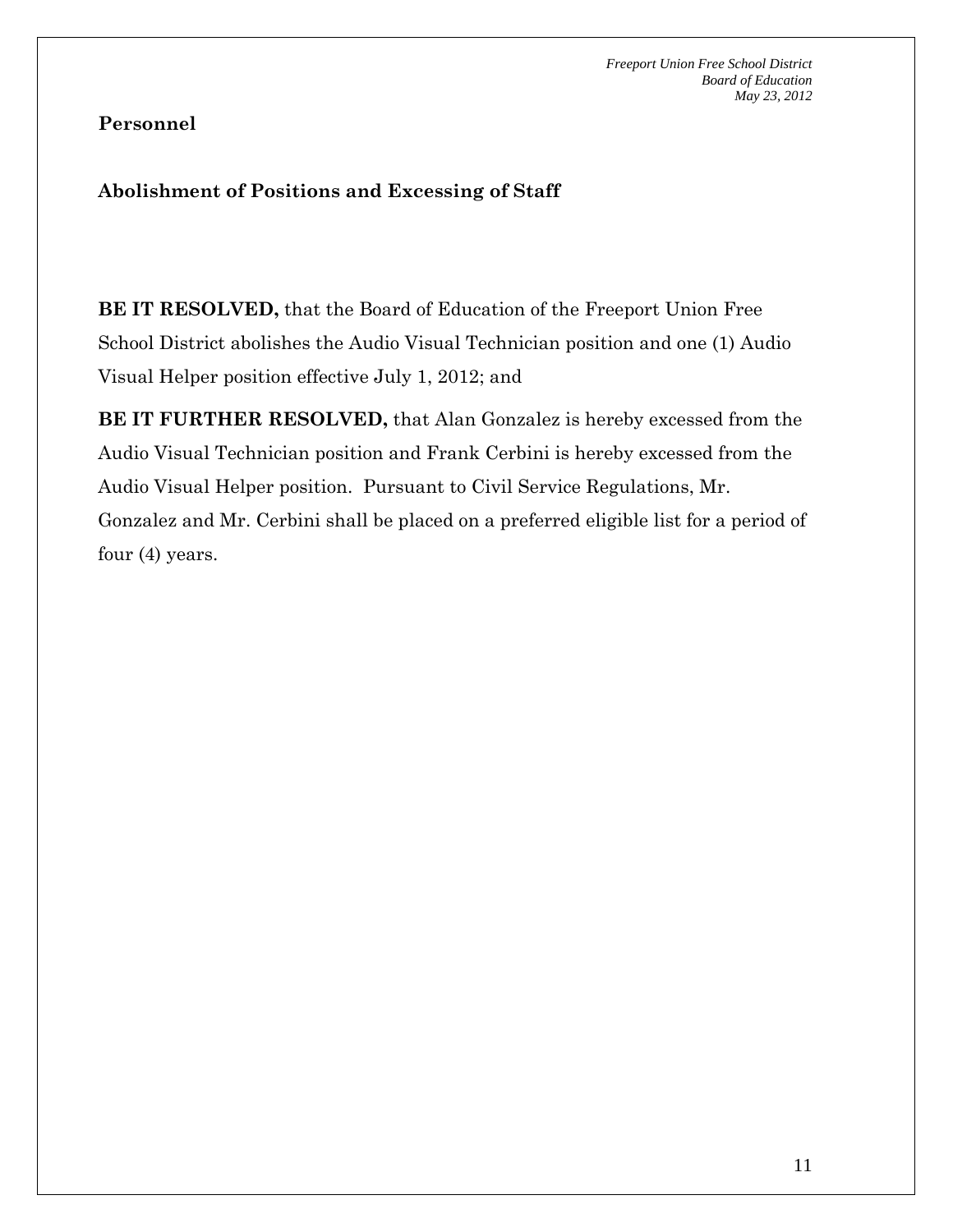## **Personnel**

## **Approval of a Transfer of Assignment**

**BE IT RESOLVED,** that the Board of Education of the Freeport Union Free School District hereby approves the transfer of Linda Carter as Principal of Freeport High School effective July 1, 2012, at an annual salary of \$178, 226 (Step 11, Schedule PA2 of the Administrators Contract).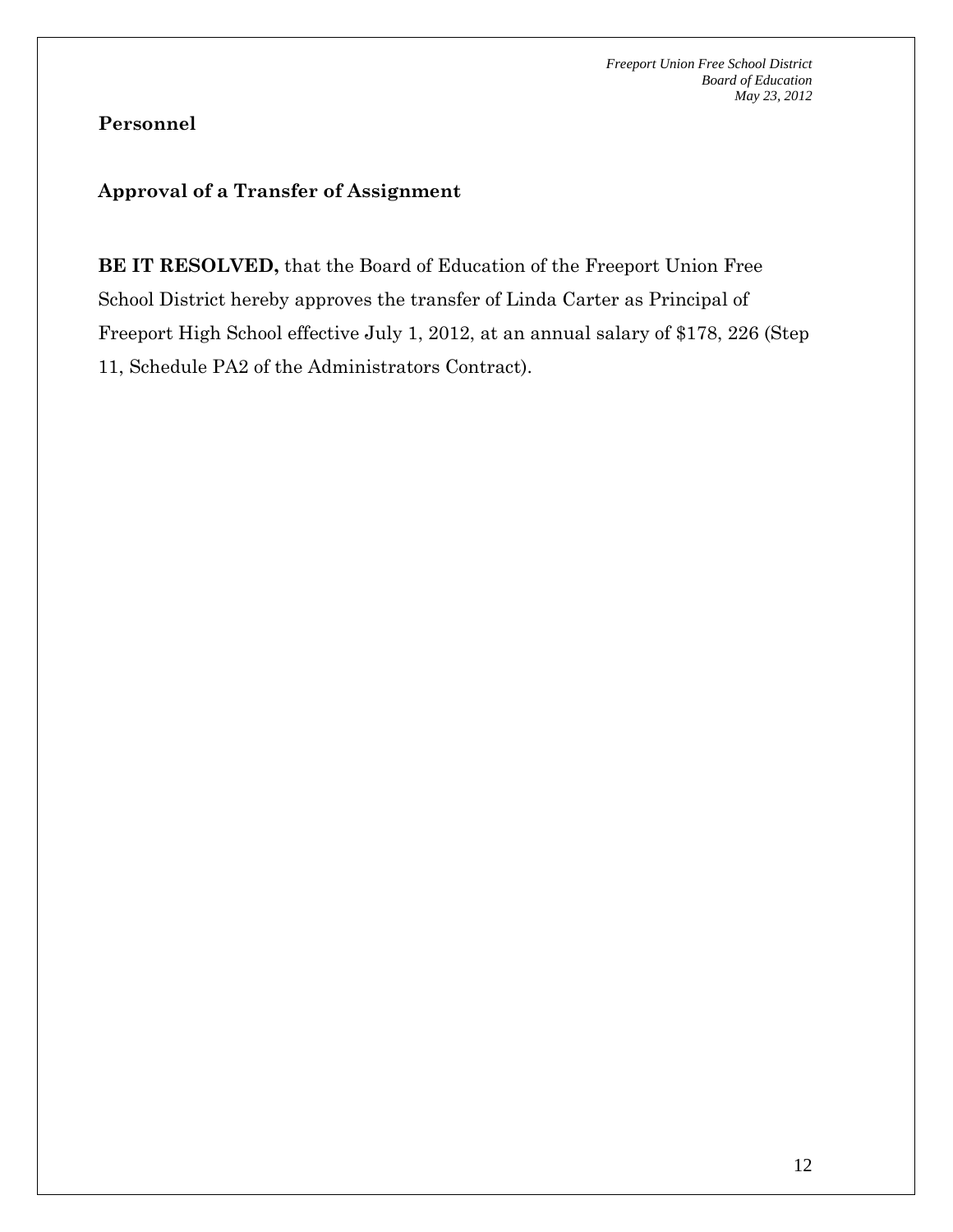#### **Education**

#### **CSE/CPSE Minutes**

**BE IT RESOLVED,** that the Board of Education of the Freeport Union Free School District hereby accepts the minutes of the meetings of the Committee on Special Education and the Committee on Preschool Special Education for the following dates:

February 3, 6, 10, 15, 17, 27, 28, 29, 2012.

March 1, 2, 3, 5, 6, 7, 8, 9, 12, 13, 14, 15, 16, 19, 20, 21, 22, 23, 26, 27, 28, 29, 30, 2012.

April 2, 3, 4, 5, 12, 16, 17, 18, 19, 24, 25, 26, 27, 30, 2012.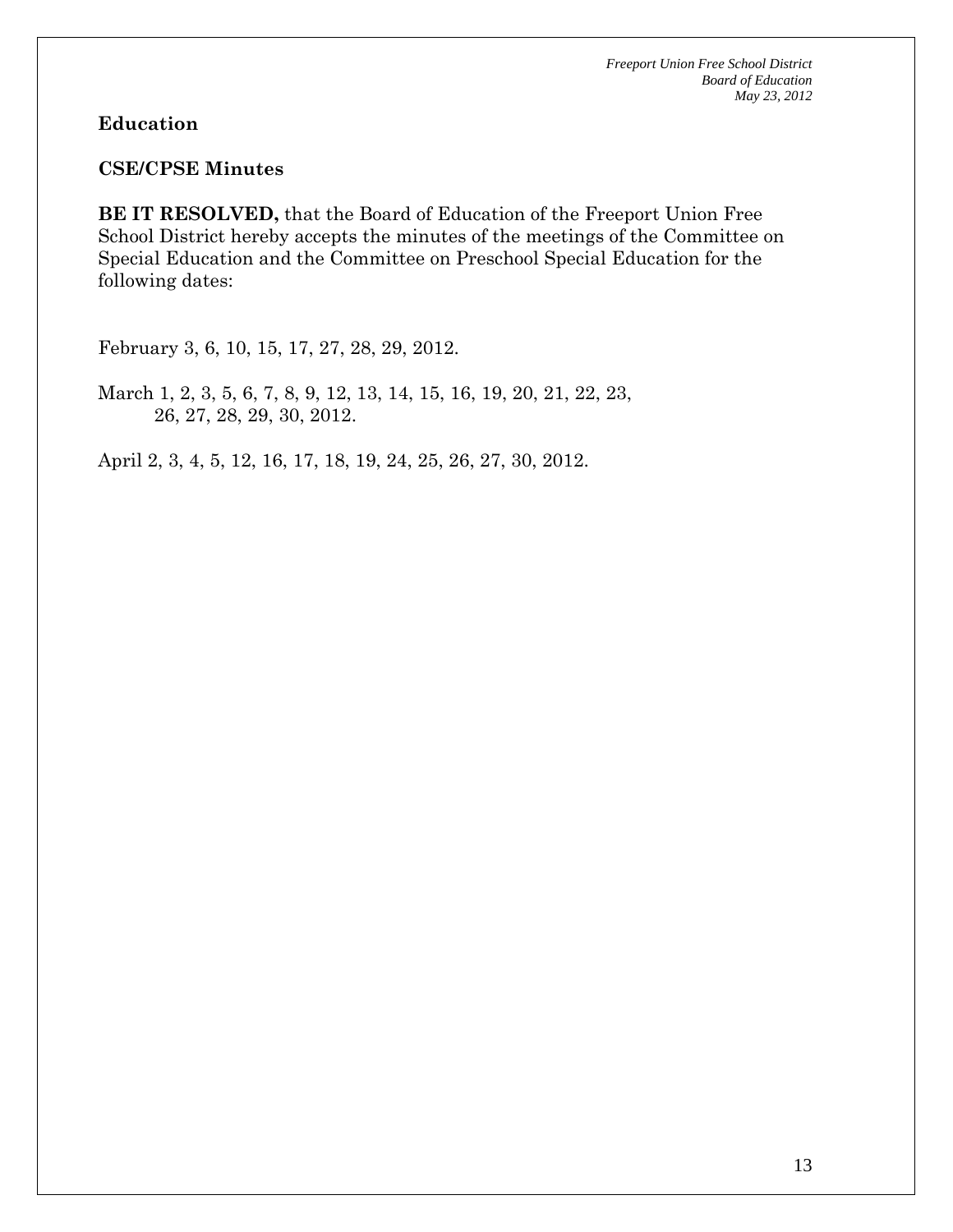## **Personnel**

## **Granting of Tenure**

**BE IT RESOLVED,** that the Board of Education of the Freeport Union Free School District hereby grants tenure status to the following individual(s):

| <b>Teaching Assistants</b> |               |                           |                    |  |  |
|----------------------------|---------------|---------------------------|--------------------|--|--|
| <b>NAME</b>                | <b>SCHOOL</b> | <b>TENURE AREA</b>        | <b>TENURE DATE</b> |  |  |
| Caren Stander              | <b>FHS</b>    | <b>Teaching Assistant</b> | June 20, 2012      |  |  |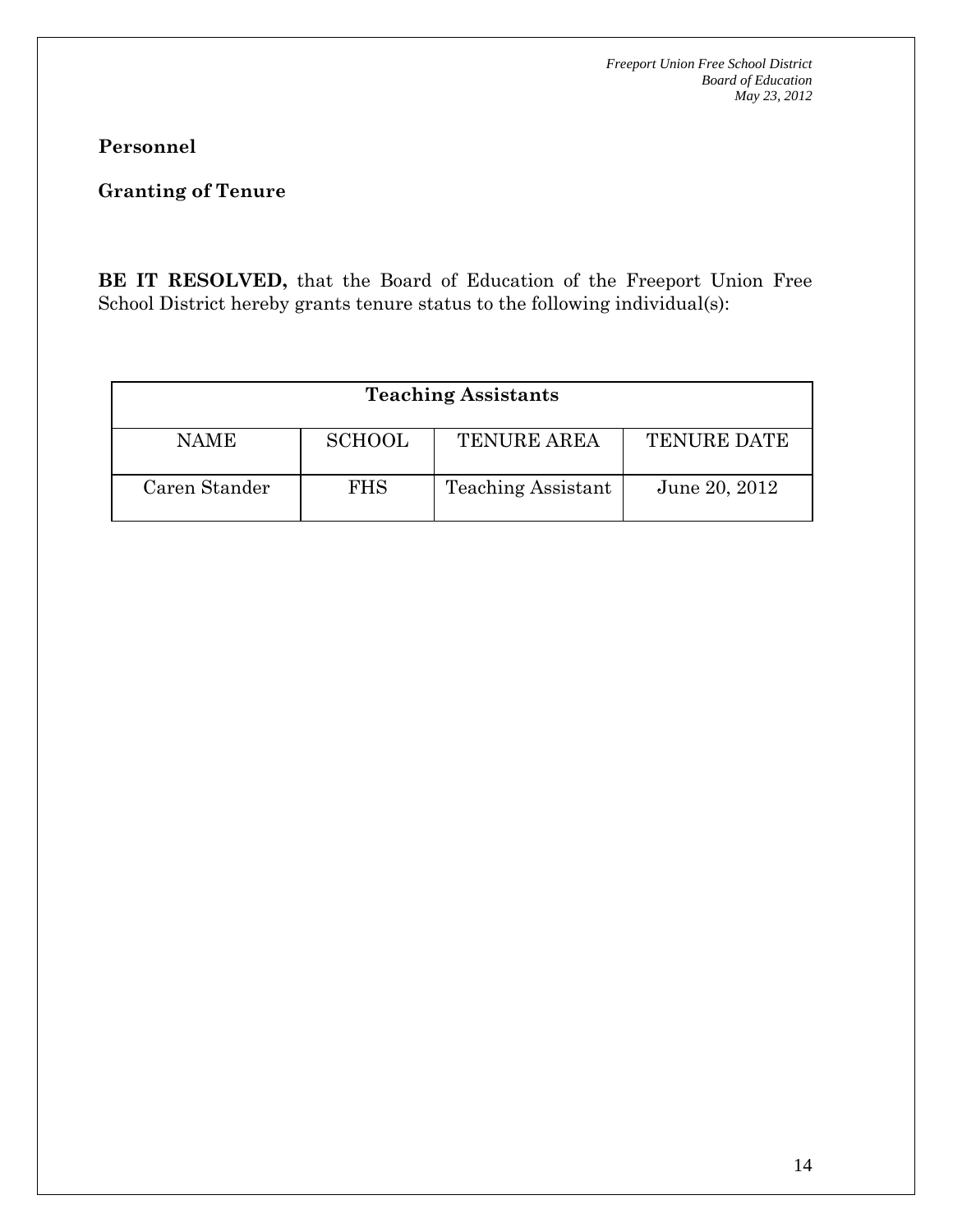**Personnel** 

**Retirement of Staff** 

**BE IT RESOLVED,** that the Board of Education of the Freeport Union Free School District hereby accepts the letter of resignation for the purpose of retirement from the following staff member as listed:

**Gloria Adams**, full-time Teaching Assistant, effective August 17, 2012, after serving the children of Freeport for more than 38 years.

**Dorothy Courtney**, Typist-Clerk, effective July 3, 2012, after serving the children of Freeport for more than 40 years.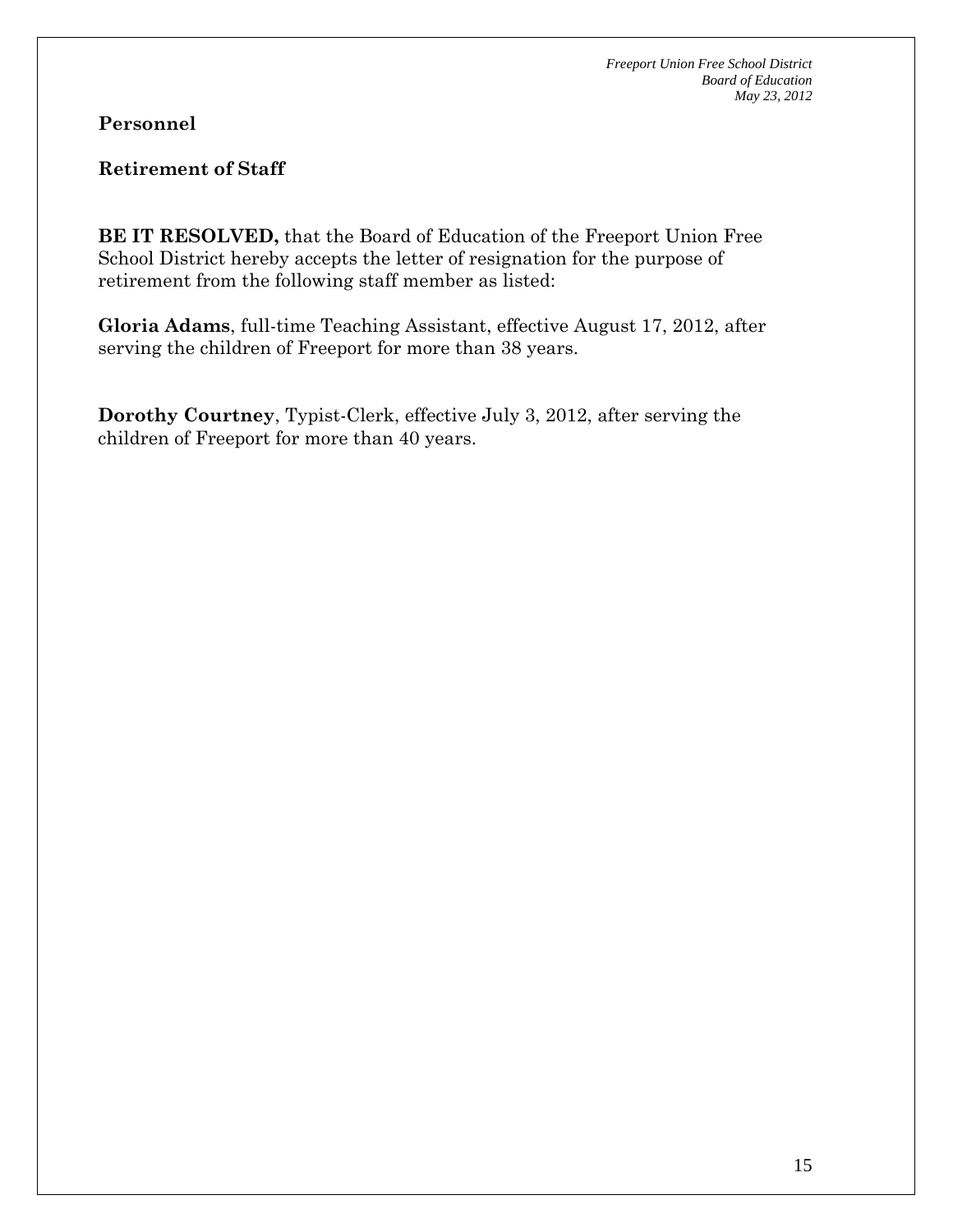**Education** 

## **Overnight Field Trip/International Travel**

**BE IT RESOLVED** that the Board of Education of the Freeport Union Free School District hereby authorizes Freeport High School to conduct a field trip to Spain, Italy, and France scheduled for March 20<sup>th</sup> through March 31<sup>st</sup>, 2013.

**BE IT FURTHER RESOLVED** that said authorization is subject to availability of chaperones and to Freeport High School's compliance with all insurance, health, safety, and financial guidelines as indicated in the Administrative Procedure for overnight, off-Long Island, field trips.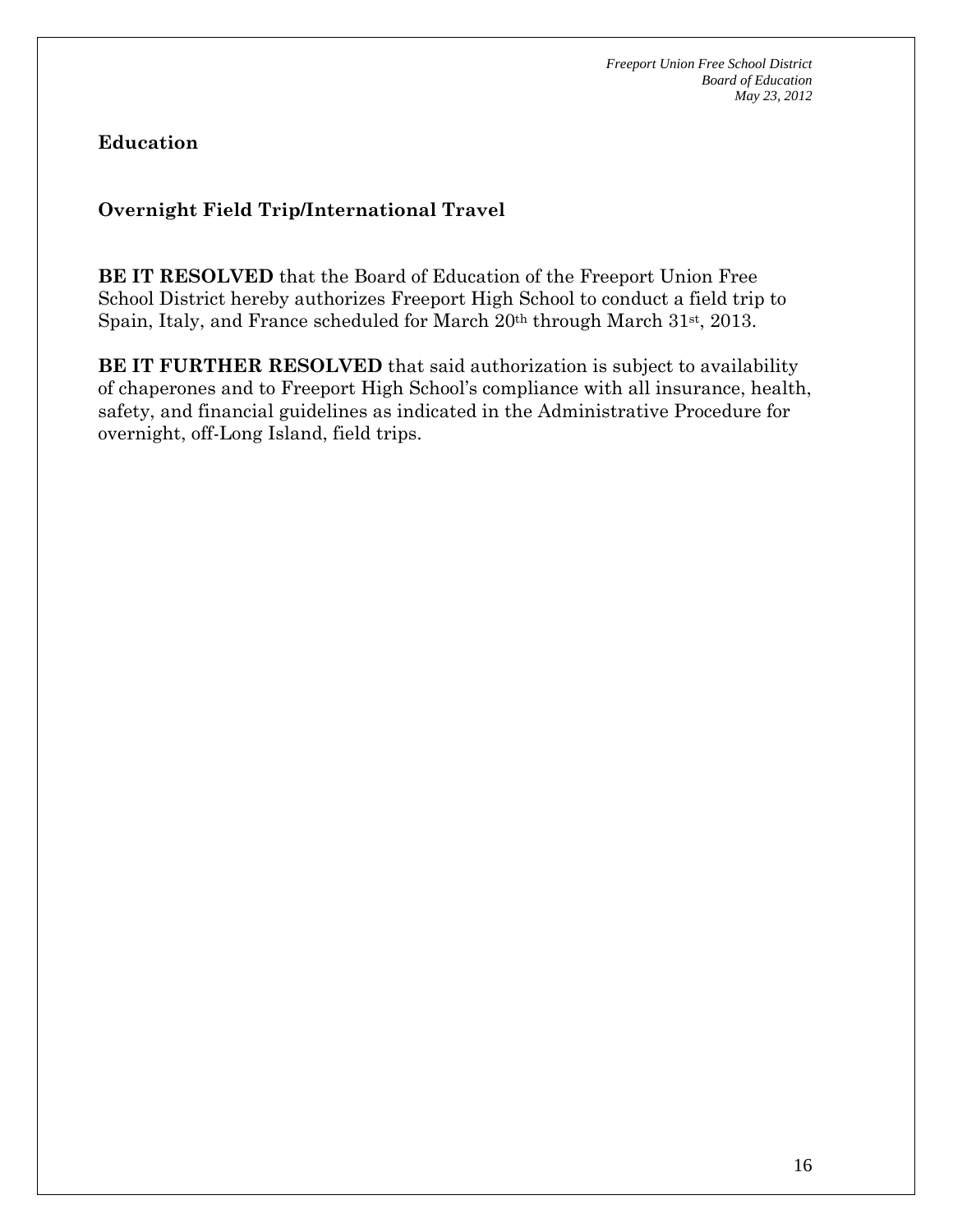**Education** 

## **Approval of a Consultant**

**BE IT RESOLVED** that the Board of Education of the Freeport Union Free School District hereby approves Fran Lacas to serve in the capacity of consultant to provide professional development to Native Language Arts (NLA) and ESL teachers at the John W. Dodd and Freeport High Schools at \$680.00 per day for no more than four days.

**BE IT FURTHER RESOLVED**, that the Board of Education authorizes the Superintendent (or his designee) to execute said agreement on its behalf.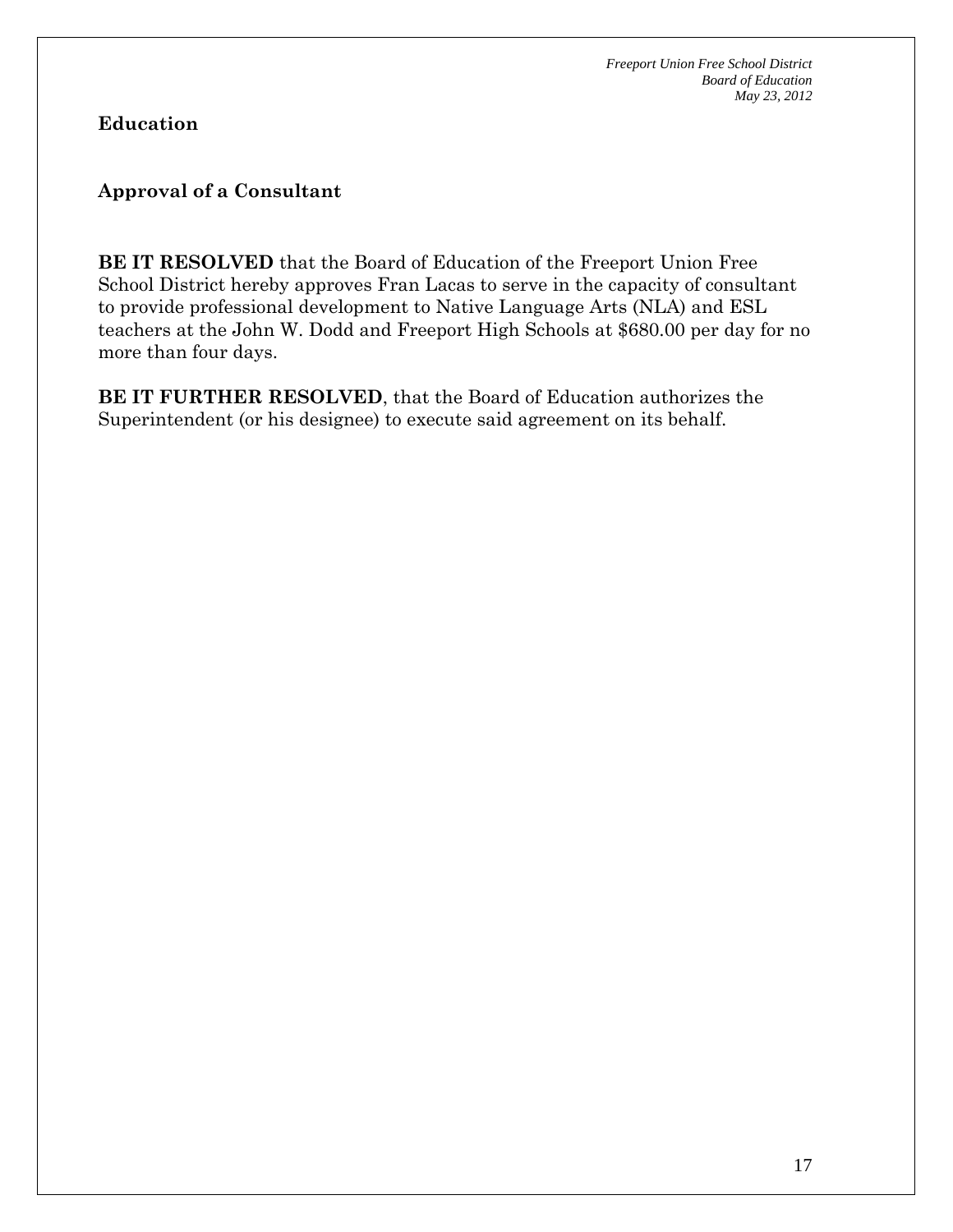## **Education**

### **Approval of the Response to Intervention (RtI) Plan**

**BE IT RESOLVED** that the Board of Education of the Freeport Union Free School District hereby approves the Freeport Public Schools Response to Intervention Plan (RTI).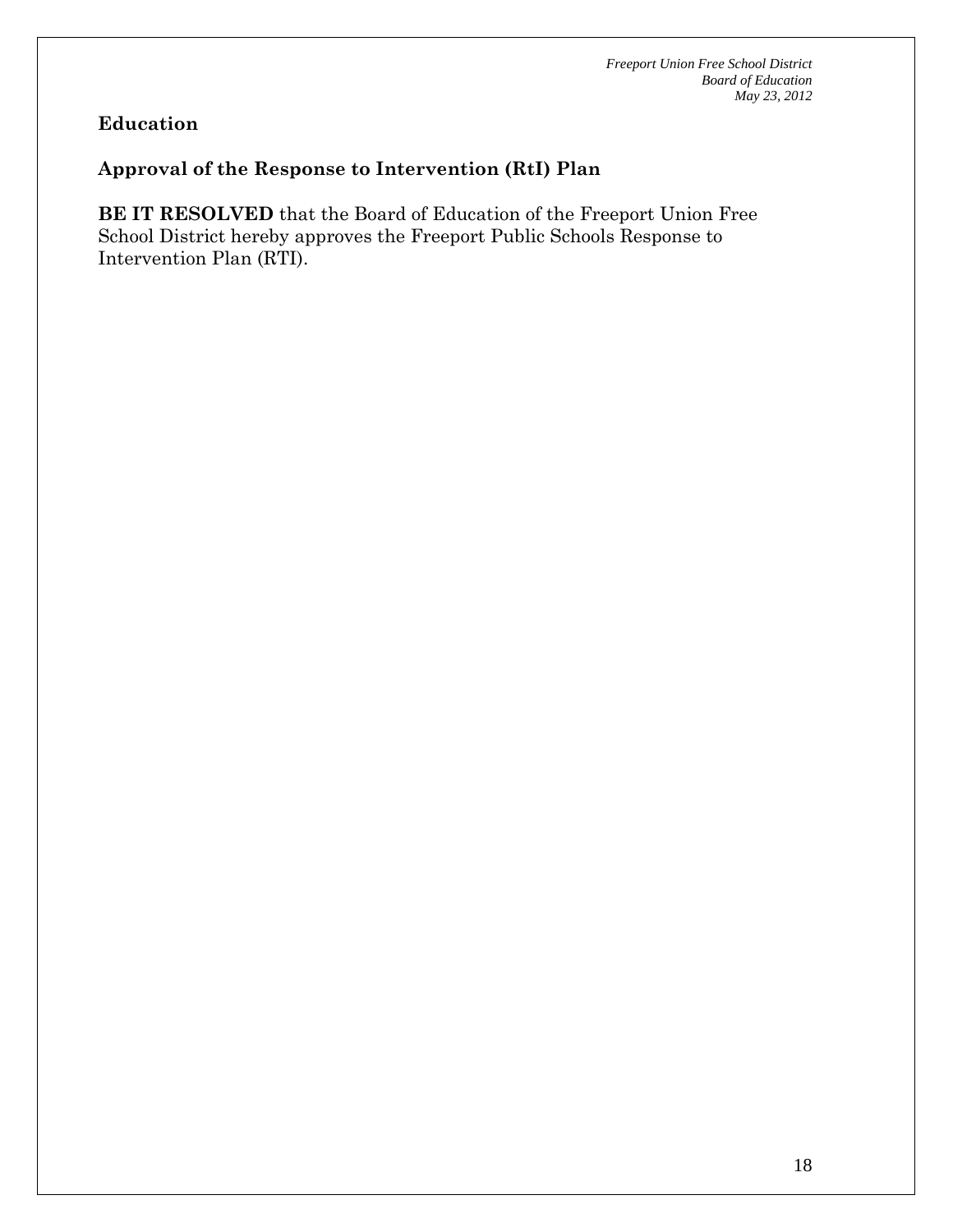**Education** 

## **Setting of the Annual Reorganization Meeting Date**

**BE IT RESOLVED**, that the Board of Education of the Freeport Union Free School District hereby sets the date of the Annual Reorganization Meeting to Wednesday, July 11, 2012 as allowed and set forth by School Law §1707(2).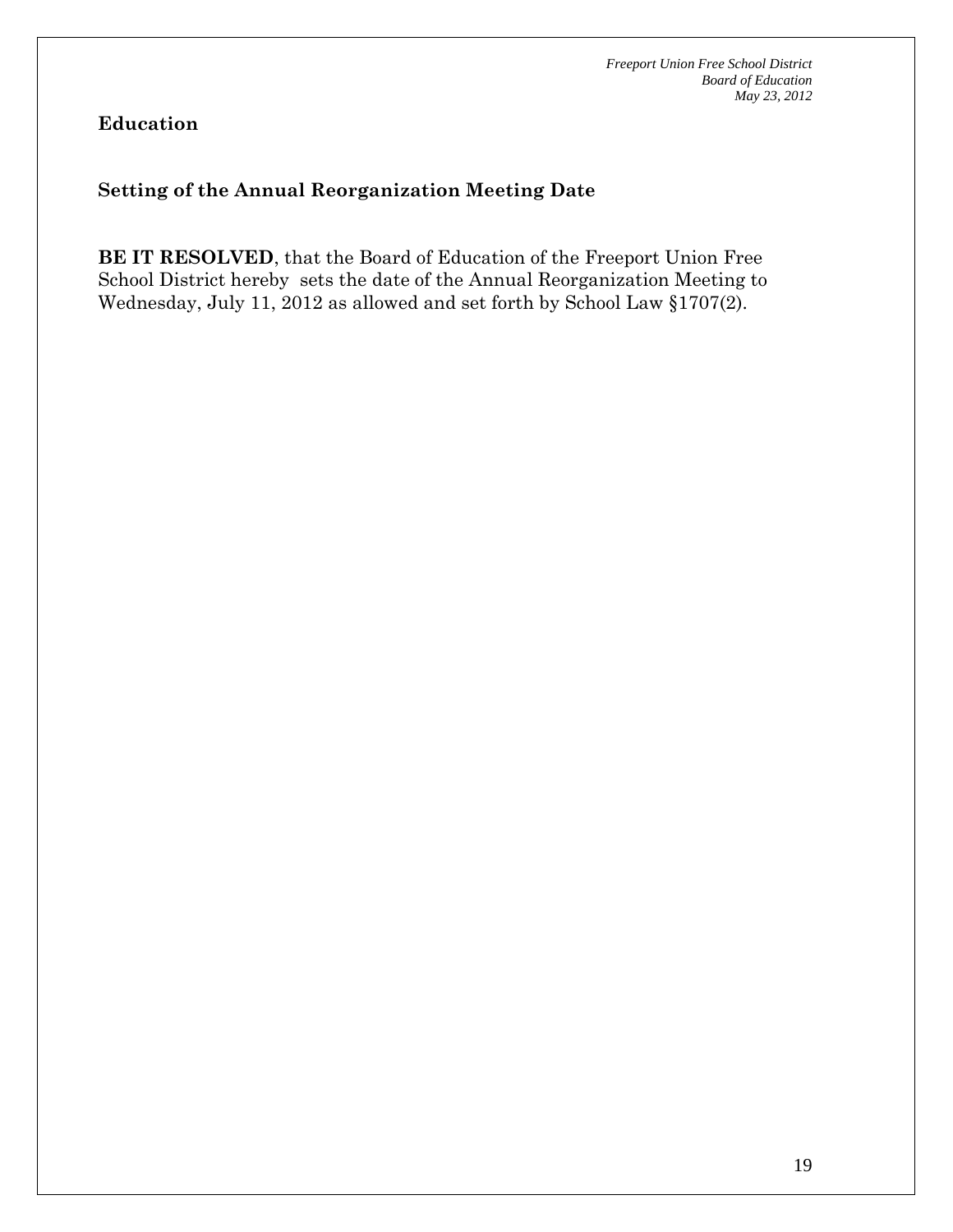**Education** 

## **Adoption of the 2012-2013 Board Meeting Calendar**

**BE IT RESOLVED,** that the Board of Education of the Freeport Union Free School District hereby adopts the attached meeting calendar for the 2012-2013 school year. (as attached)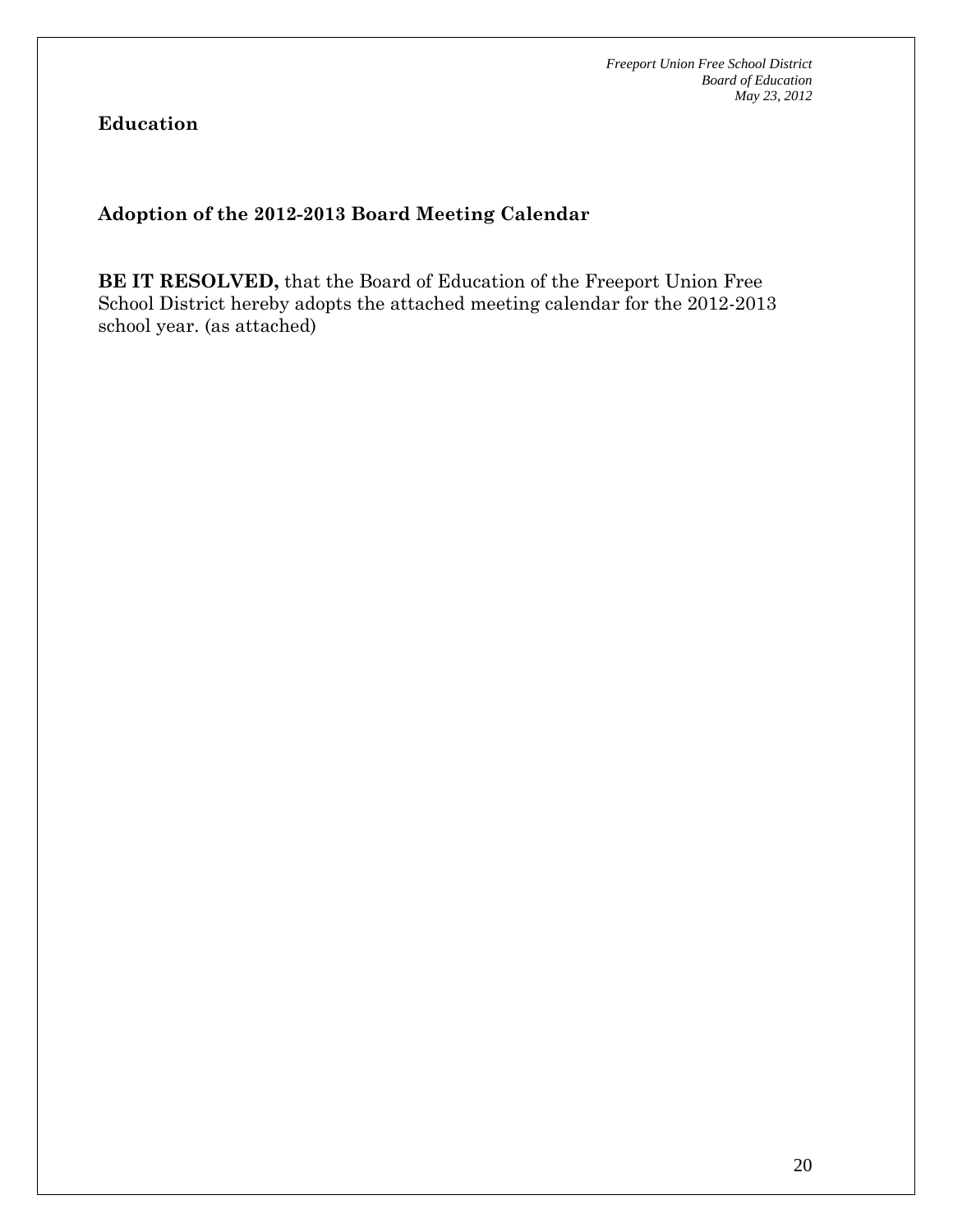

#### **Board of Education Freeport UFSD 2012-2013 Meeting Calendar**

#### *All Planning/Action meetings will be held at Atkinson School unless otherwise noted.*

| July      | 11               | Annual Reorganization/Planning Meeting at Atkinson School                                                                                                                      |
|-----------|------------------|--------------------------------------------------------------------------------------------------------------------------------------------------------------------------------|
| August    | 22               | Action Meeting at Caroline G. Atkinson School                                                                                                                                  |
| September | $\overline{5}$   | Planning/Action Meeting                                                                                                                                                        |
|           | 19               | Action Meeting at Atkinson School                                                                                                                                              |
| October   | $\sqrt{3}$       | Planning/Action Meeting                                                                                                                                                        |
|           | 17               | Action Meeting at Bayview Avenue School                                                                                                                                        |
| November  | $\overline{7}$   | Planning/Action Meeting                                                                                                                                                        |
|           | 14               | Action Meeting at Dodd Middle School                                                                                                                                           |
| December  | 5                | Planning/Action Meeting                                                                                                                                                        |
|           | 19               | Action Meeting at New Visions School                                                                                                                                           |
| January   | $9\phantom{.0}$  | Planning/Action Meeting                                                                                                                                                        |
|           | 23               | Action Meeting at Caroline G. Atkinson School                                                                                                                                  |
| February  | $\,6\,$          | Planning/Action Meeting                                                                                                                                                        |
|           | 13               | Action Meeting/Budget Meeting at Giblyn School                                                                                                                                 |
| March     | 6                | <b>Budget Workshop</b>                                                                                                                                                         |
|           | 13               | Budget Workshop/Planning/Action Meeting                                                                                                                                        |
|           | 20               | Action Meeting/Budget Meeting at Freeport High School                                                                                                                          |
| April     | $\boldsymbol{3}$ | Budget Workshop/Planning/Action Meeting                                                                                                                                        |
|           | 16               | Action Meeting Adoption of School Budget and BOCES Administrative Operations Budget Vote<br>and BOCES Trustee Election at Archer Street School (Please note this is a Tuesday) |
| May       | $8\,$            | Annual Budget – Public Hearing/Planning Meeting at Atkinson                                                                                                                    |
|           | 21               | Annual Budget Vote and Trustee Election 6 am-9pm (Annual Meeting)<br>a)                                                                                                        |
|           |                  | Certification and Acceptance of the Vote results $-9:30$ pm at Atkinson<br>b)                                                                                                  |
|           | 29               | Action Meeting at Columbus Avenue School                                                                                                                                       |
| June      | 5                | Planning/Action Meeting                                                                                                                                                        |
|           | 19               | Action Meeting at New Visions School                                                                                                                                           |

**Board of Education meetings begin at 7:30 p.m., unless otherwise posted.**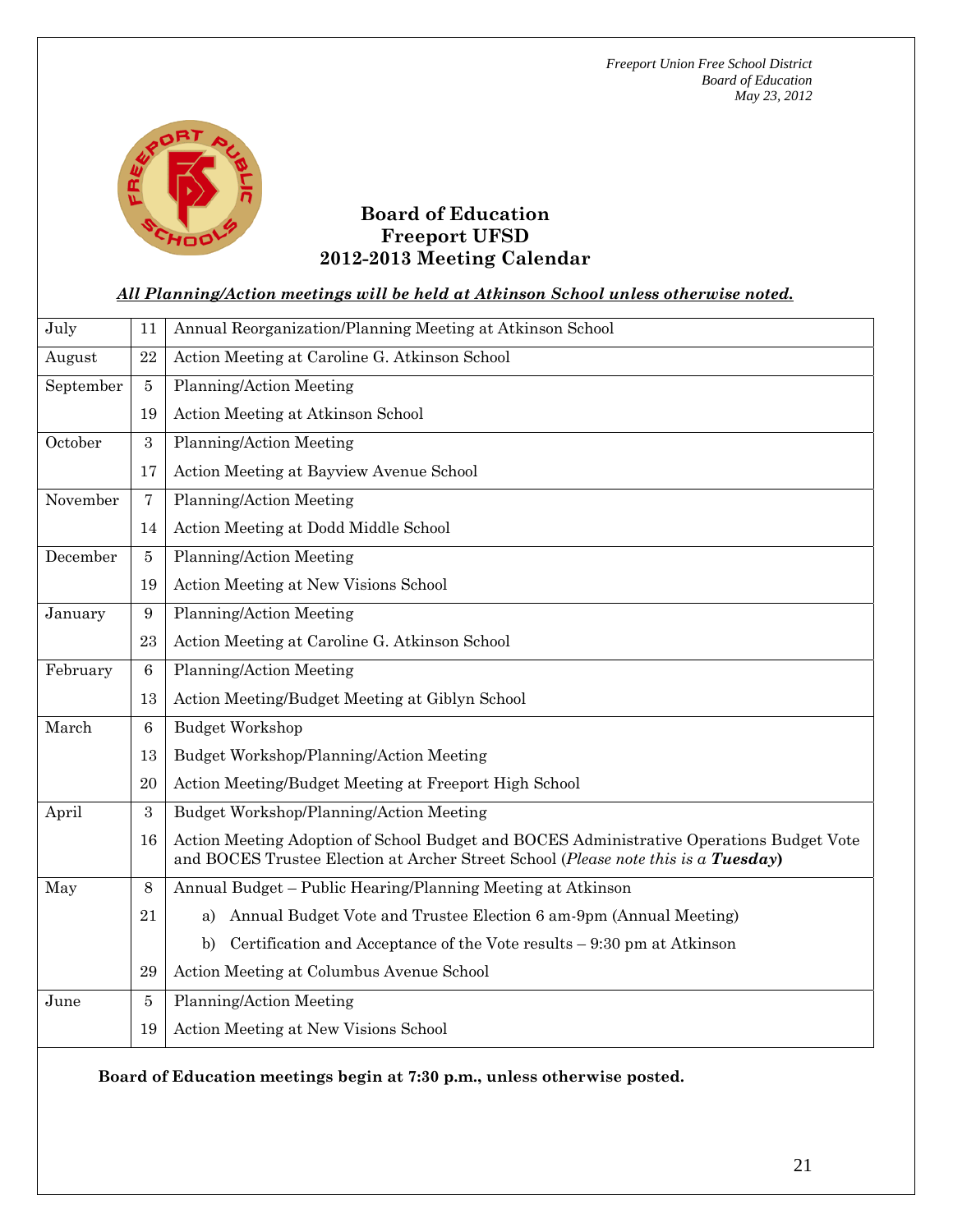**Finance** 

## **Approval of a Budget Transfer-General Fund – May 2012**

**BE IT RESOLVED**, that the Board of Education of the Freeport Union Free School District here by approves a Budget Transfer for the General Fund for May 2012.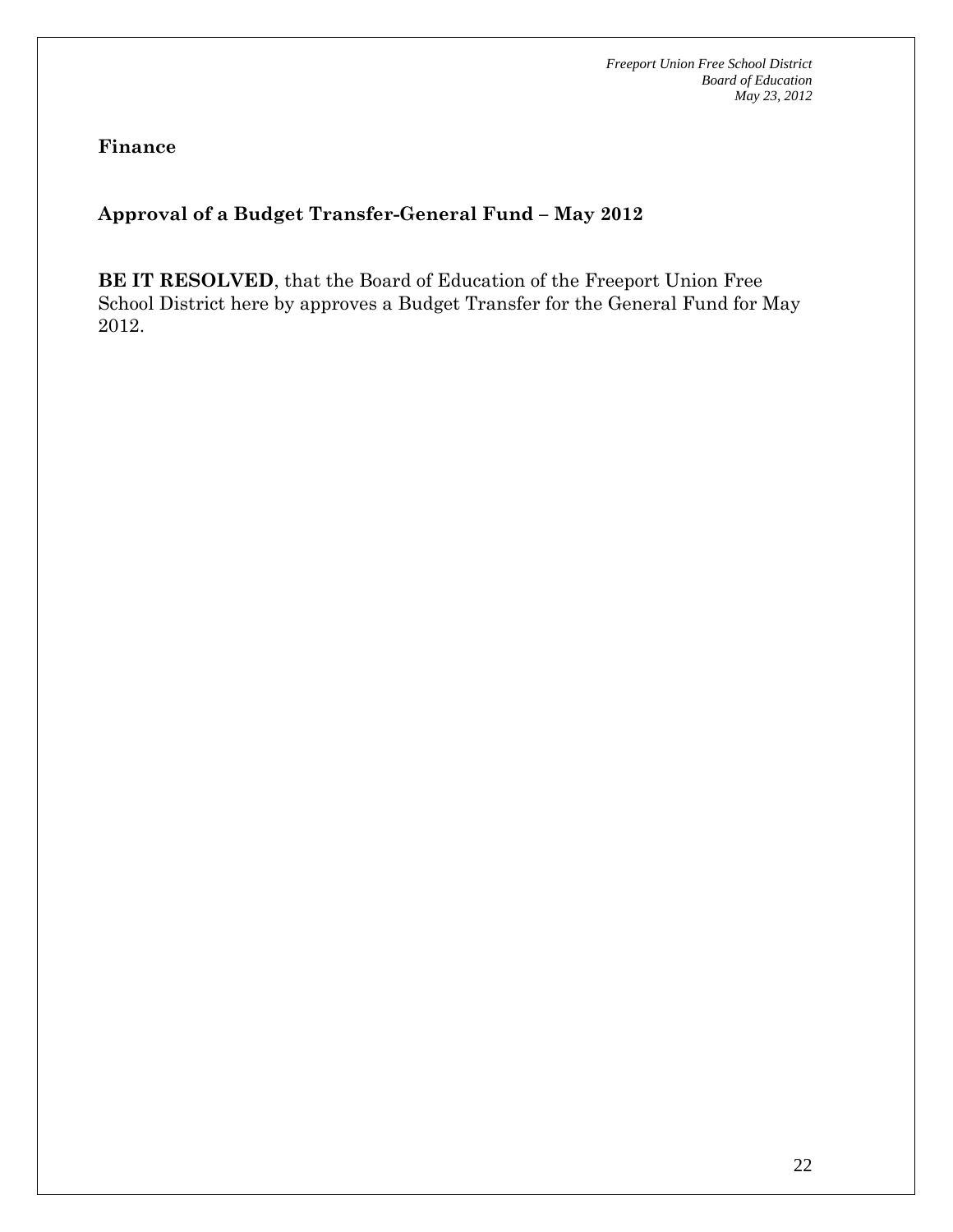ï

| б                                                | A-2630-00-256<br>A-2630-00-455                                 | A-2116-00-450<br>A-2116-00-400       | A-2112-00-450<br>4-2113-00-450                         | A-2111-09453<br>A-2119-00-411                   | A-2114-00-200 Science                                       | A-2111-02-450 General Supplies         | <b>122</b><br><b>123</b><br><b>129008</b> |                                                                        | Freeport Public Schools<br>Fiscal Year 2011/2012 |
|--------------------------------------------------|----------------------------------------------------------------|--------------------------------------|--------------------------------------------------------|-------------------------------------------------|-------------------------------------------------------------|----------------------------------------|-------------------------------------------|------------------------------------------------------------------------|--------------------------------------------------|
| Assistant Superintendent for Business<br>NA<br>₹ | Computer Assisted Instruction<br>Computer Assisted Instruction | Reading<br>Reading                   | Mathematics<br><b>Computer Science</b>                 | General Supplies<br><b>Husic</b>                | A-2121-00-401 Authentic Science Research                    | A-2110-02-200 Teaching Regular Schools | FUNCTION PARTICIPATION                    |                                                                        |                                                  |
|                                                  | Software Licenses (Leased<br>Software Licenses (cwned)         | <b>Supplies</b><br>Contract Services | Sailes<br><b>Supplies</b>                              | <b>District Programs</b><br>Uniform Cleaning    | Consultants<br>Equipment                                    | Alkinson Equipments<br><b>Supplies</b> | DESCRIPTION ROTATION                      |                                                                        |                                                  |
|                                                  | 121,332<br>061.90                                              | 28,160<br>2,100                      | 00011<br>o                                             | 08801<br>000'6                                  | 2,000<br>208                                                | 32,195<br>8238                         | <b>MORGERS</b>                            |                                                                        |                                                  |
| \$<br>Date                                       | $580^{\circ}$                                                  | 80                                   | 120                                                    | $\frac{1}{95}$                                  | ð                                                           | <b>S#2</b> 1                           | <b>MINGREASERS DECREASE</b>               | Budget Transfer (Adjustments<br><b>General Fund</b><br><b>May 2012</b> |                                                  |
| C<br>ğ                                           | 5801                                                           | 8                                    | 1201                                                   | 4,195                                           | č                                                           | 6121                                   |                                           |                                                                        |                                                  |
|                                                  | 120,247                                                        | 608                                  | 12,973                                                 | 13,195<br><b>G699</b>                           | 0821<br>382                                                 | 6329                                   | <b>Extending</b>                          |                                                                        |                                                  |
|                                                  | 6,215 Re-alocation                                             | 28,460 Additional needs              | 1,027 Math tools necessary for Common Core Instruction | Additional needs: She-Devil colorguard uniforms | Additional needs: Replacement parts Laboratory refrigerator | 33,444 Additional needs                | <b>ASSESSINE MY COMMUNICATED</b>          |                                                                        |                                                  |

l,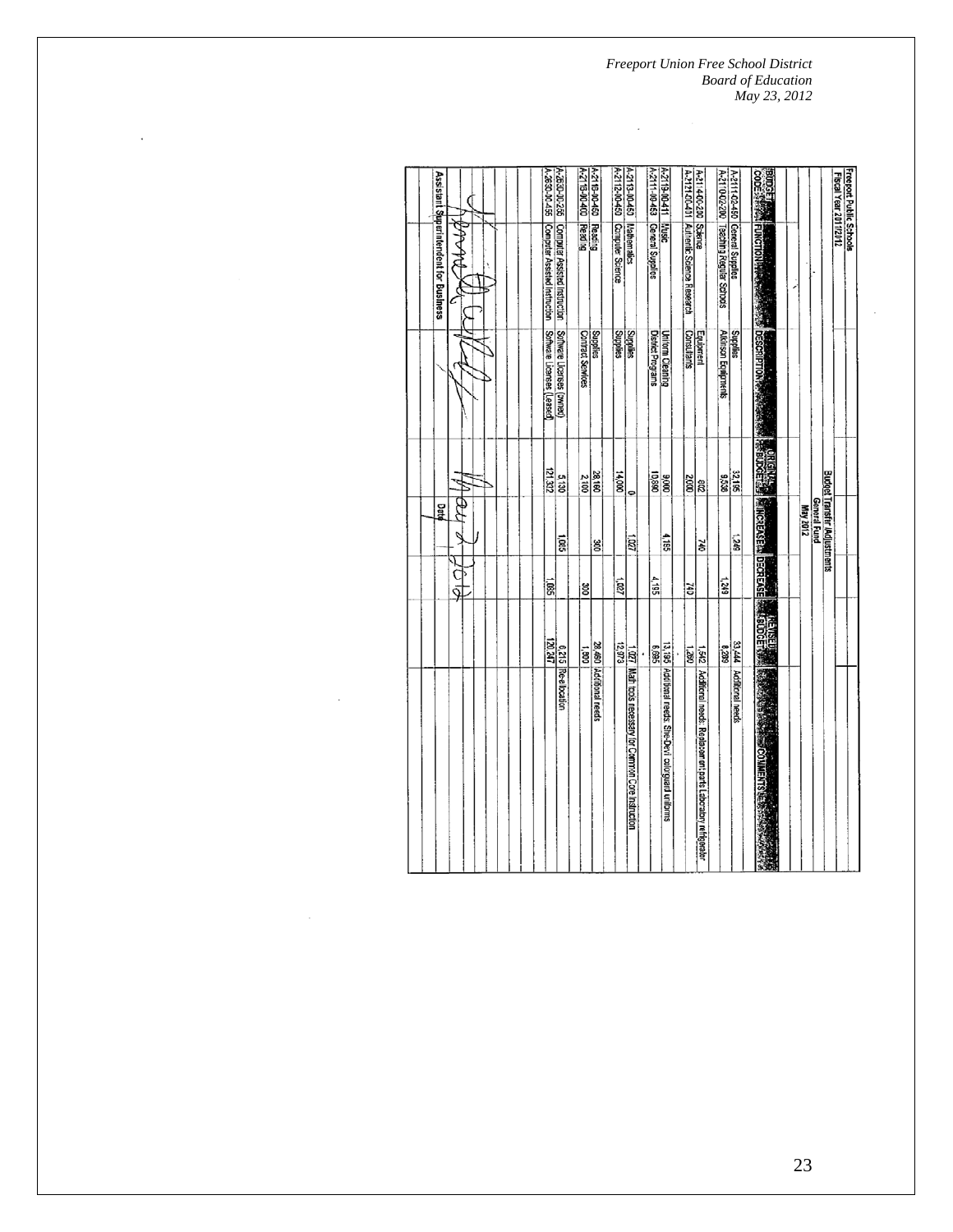#### **Acceptance of a Bid for Paving**

**BE IT RESOLVED**, that the Board of Education of the Freeport Union Free School District hereby awards the following:

Contract #1 – Caroline G. Atkinson School, Base Bid and Alternates 1 and 2 at a cost of \$184,000.00 to Fasco Asphalt Paving, Inc.

Contract # 2 – J.W. Dodd Middle School, Base Bid and Alternates 1 and 2 at a cost of \$102,250.00 to Fasco Asphalt Paving, Inc.

**BE IT FURTHER RESOLVED**, that the Board of Education hereby awards:

Contract #3 – Bayview Avenue School, Base Bid and Alternate #3 at a cost of \$319,200.00 to the Condos Brothers Construction.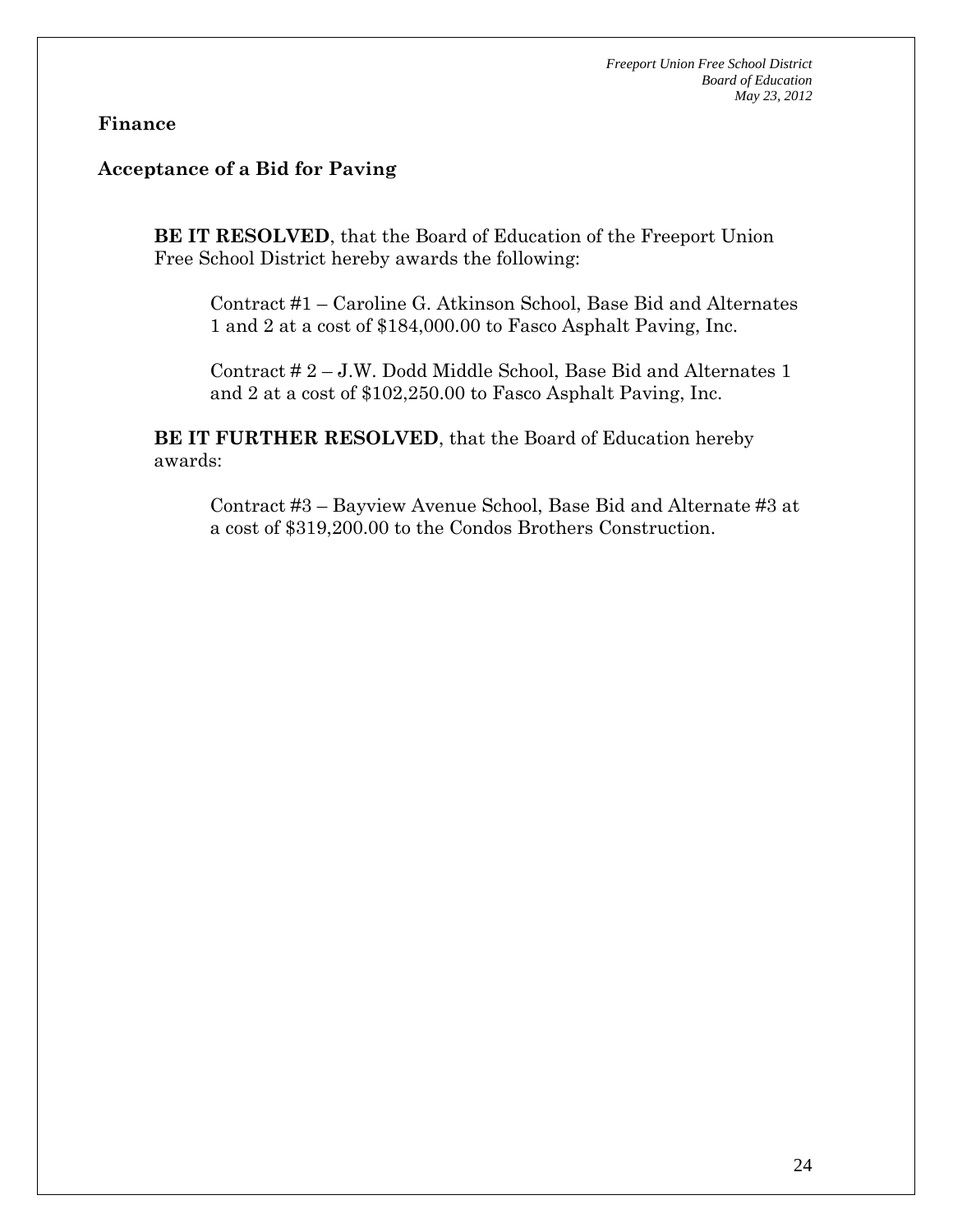#### **Acceptance of a Gift – Limited Edition Portraits**

**BE IT RESOLVED**, that the Board of Education of the Freeport Union Free School District hereby accepts a donation of eight limited edition portraits of Abraham Lincoln, made by American pop artist Steve Kaufman. These portraits are titled by the artist "Abraham Lincoln: Portrait of an Achiever" and will be displayed in each school in the Freeport School District. This generous donation is made possible by Diane Vachier, parent of student, Rachel Dengle, and they are valued at \$7,200.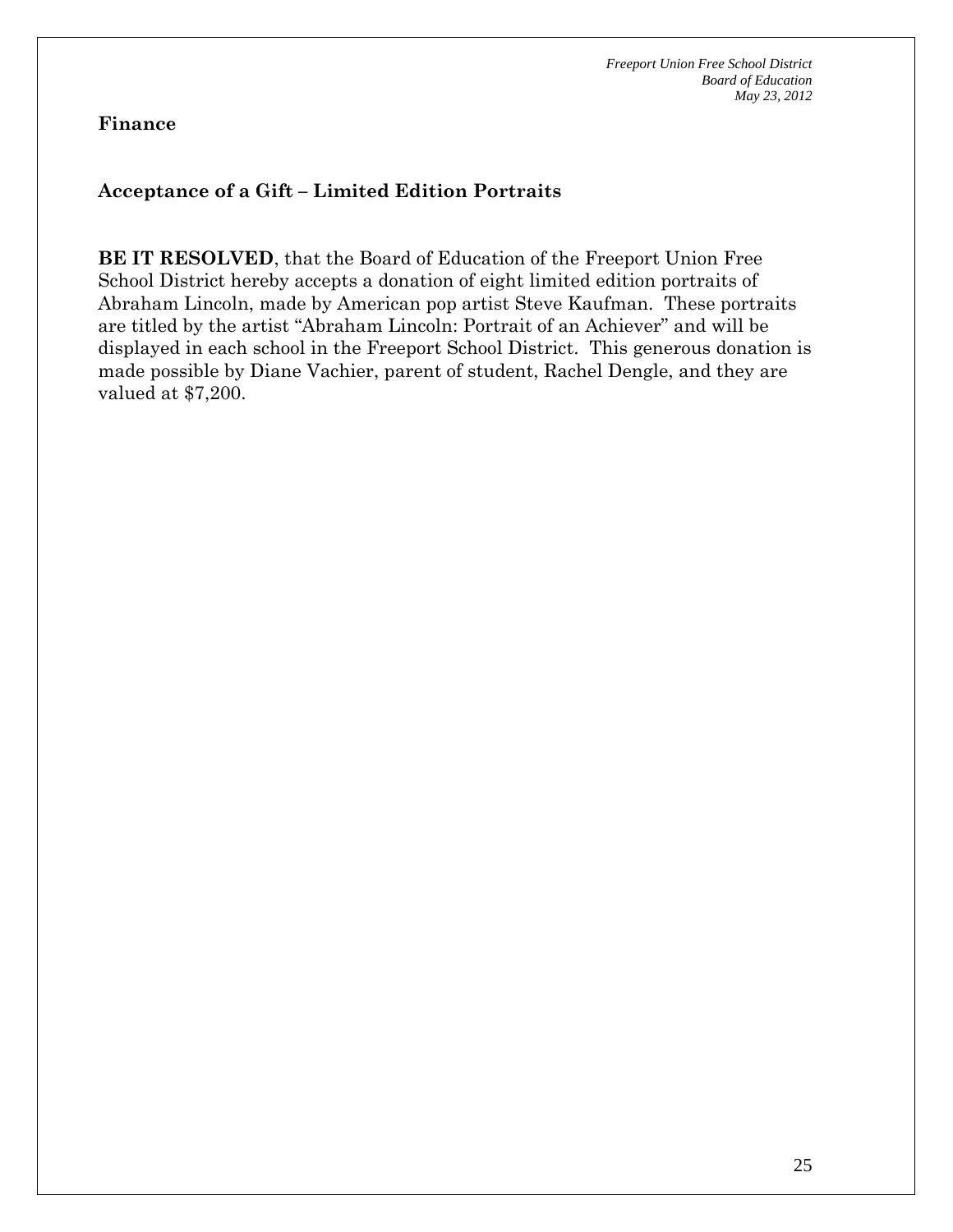### **Acceptance of a Gift – Acrosonic Baldwin Piano**

**BE IT RESOLVED**, that the Board of Education of the Freeport Union Free School District hereby accepts a donation of one Acrosonic Baldwin Piano. This gift was donated by Mr. Larry Garber and is valued at \$999 and is very much appreciated.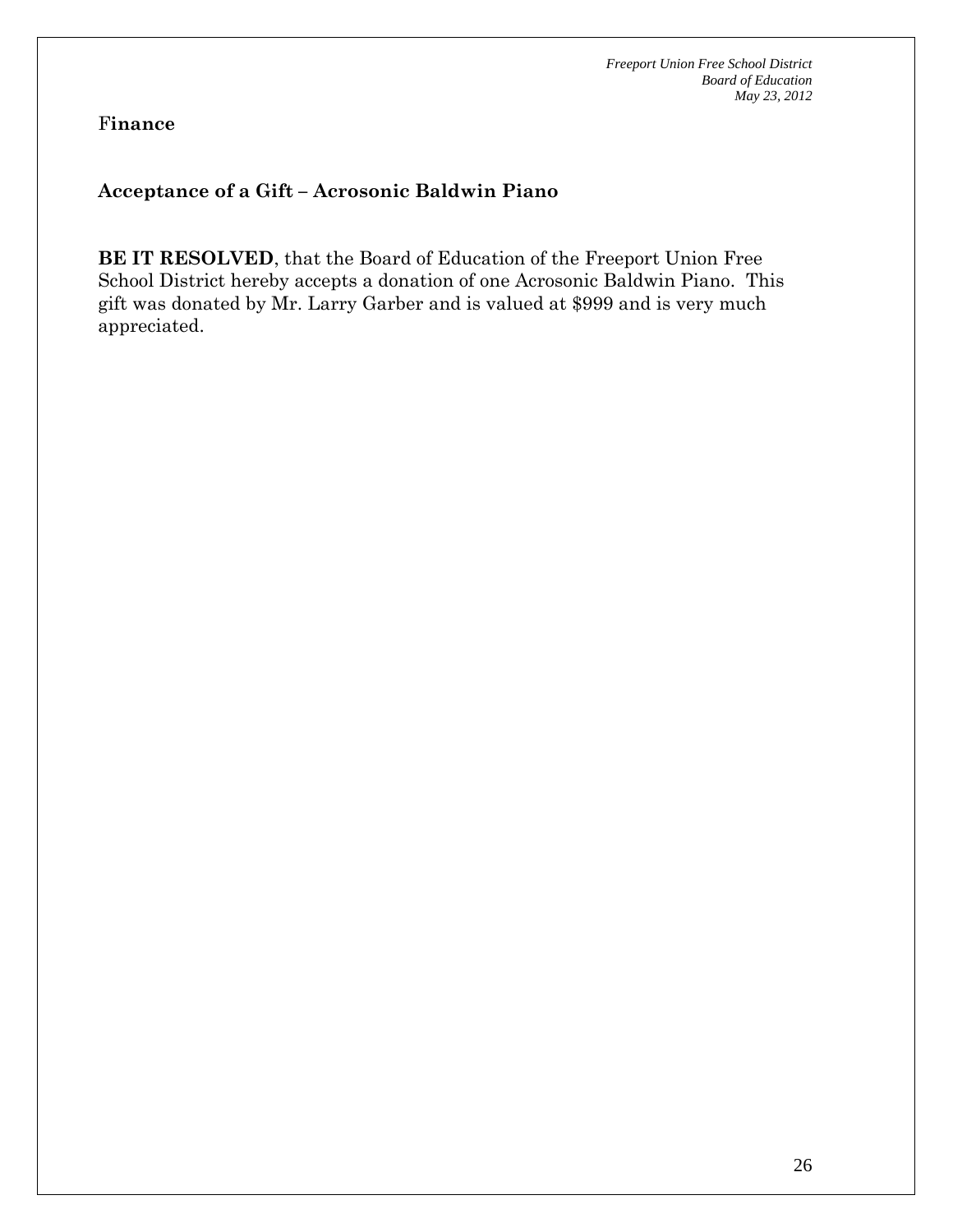**Finance** 

**Acceptance of a Gift – Bob's Discount Furniture Store \$1,000.00** 

**BE IT RESOLVED**, that the Board of Education of the Freeport Union Free School District hereby accepts a donation of \$1000.00 from Bob's Discount Furniture Store to be given to the Bayview Avenue School for the students who participated in the Annual Math Bee and the Annual Spelling Bee as rewards to the winners.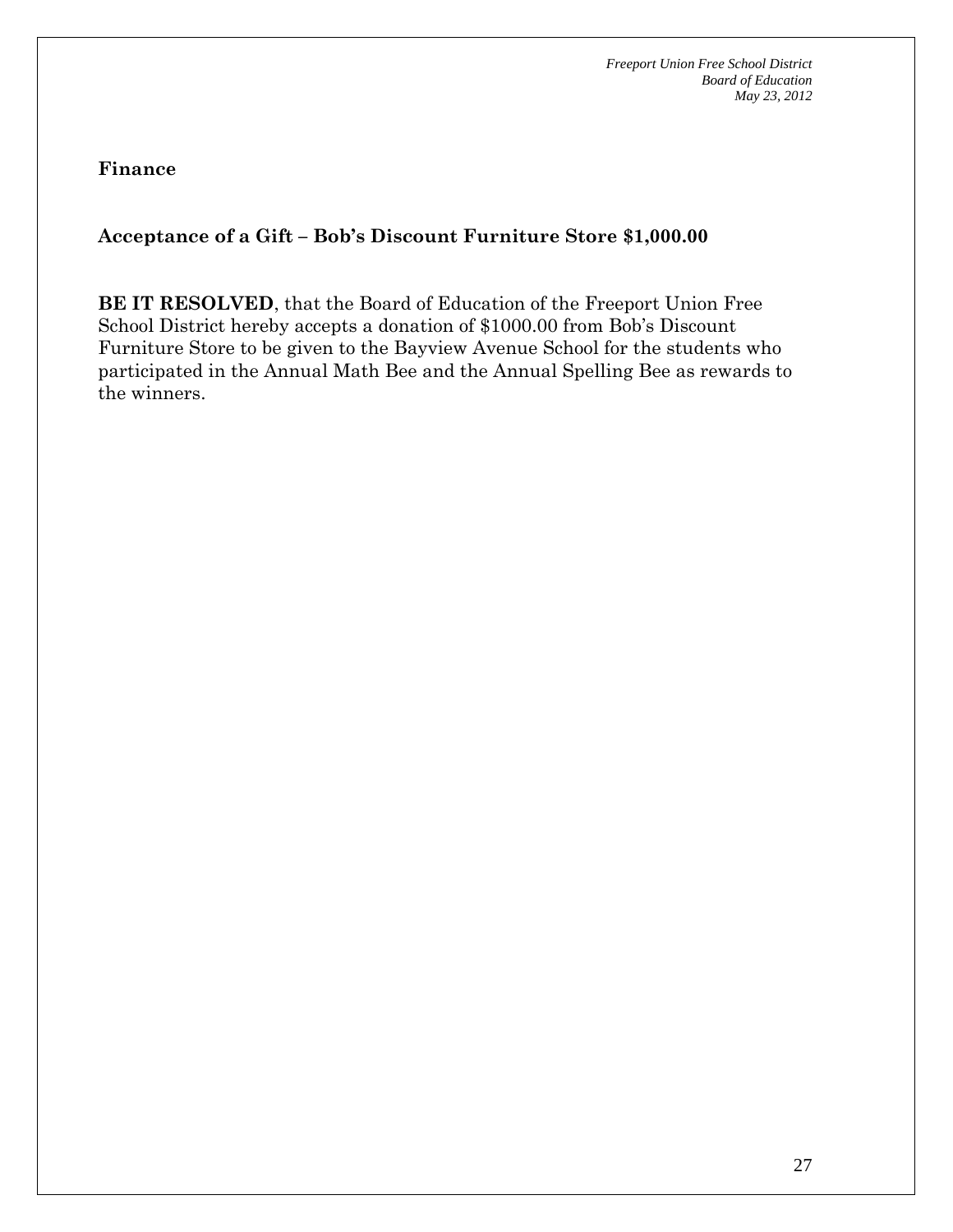### **Acceptance of a Scholarship - Ameresco**

**BE IT RESOLVED**, that the Board of Education of the Freeport Union Free School District hereby accepts a donation of \$7,500.00 from Ameresco (our Energy Performance Contract firm). This generous donation will be used for scholarships for students in the graduating class of 2012.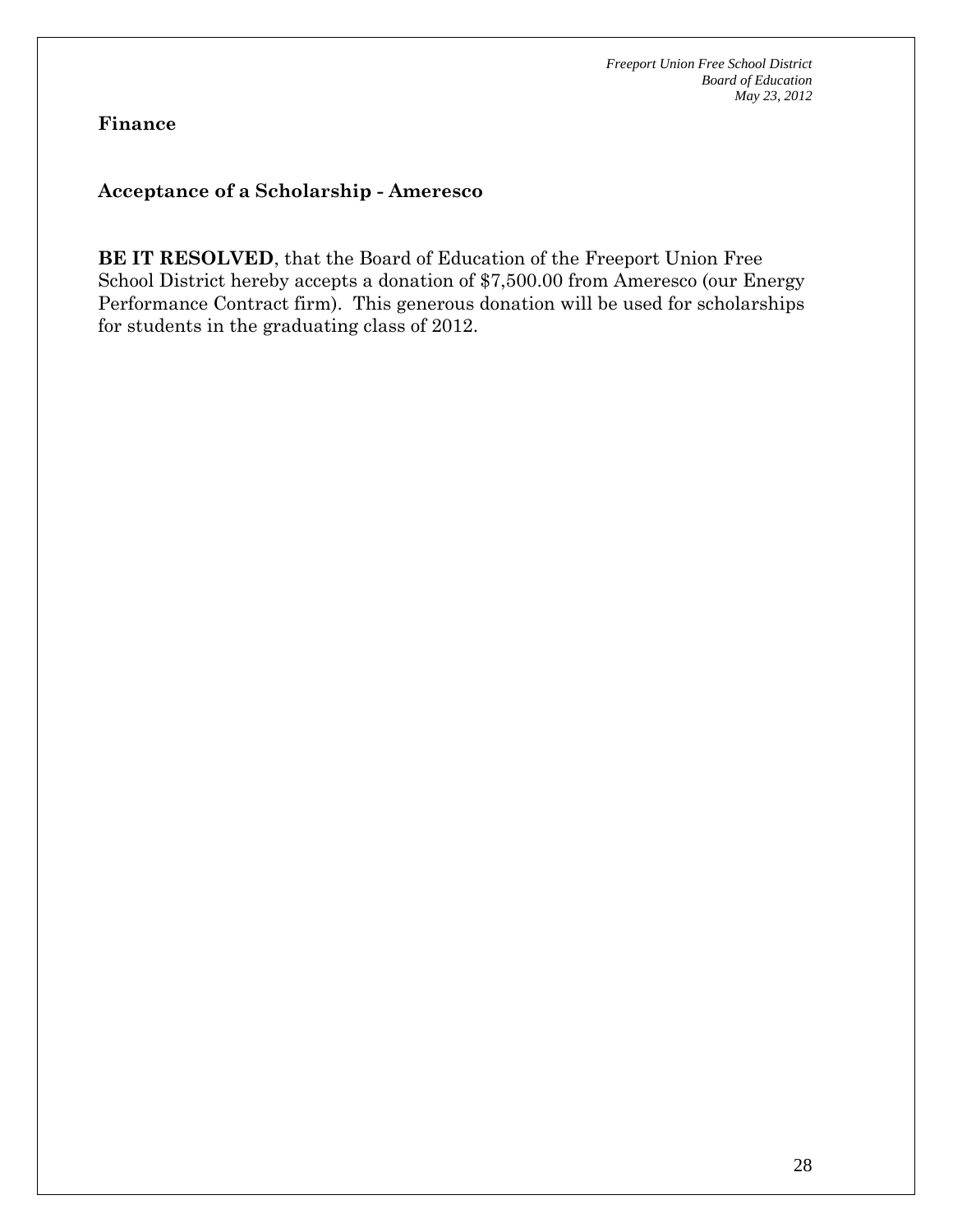### **Approval of Transportation Contract Extensions**

**BE IT RESOLVED**, that the Freeport Union Free School District hereby approves an annual extension of transportation contract with First Student, WE Transport and ACME Bus Corporation with an increase to be approved by the New York State Education Department based upon the approved annual increase in the Consumer Price Index.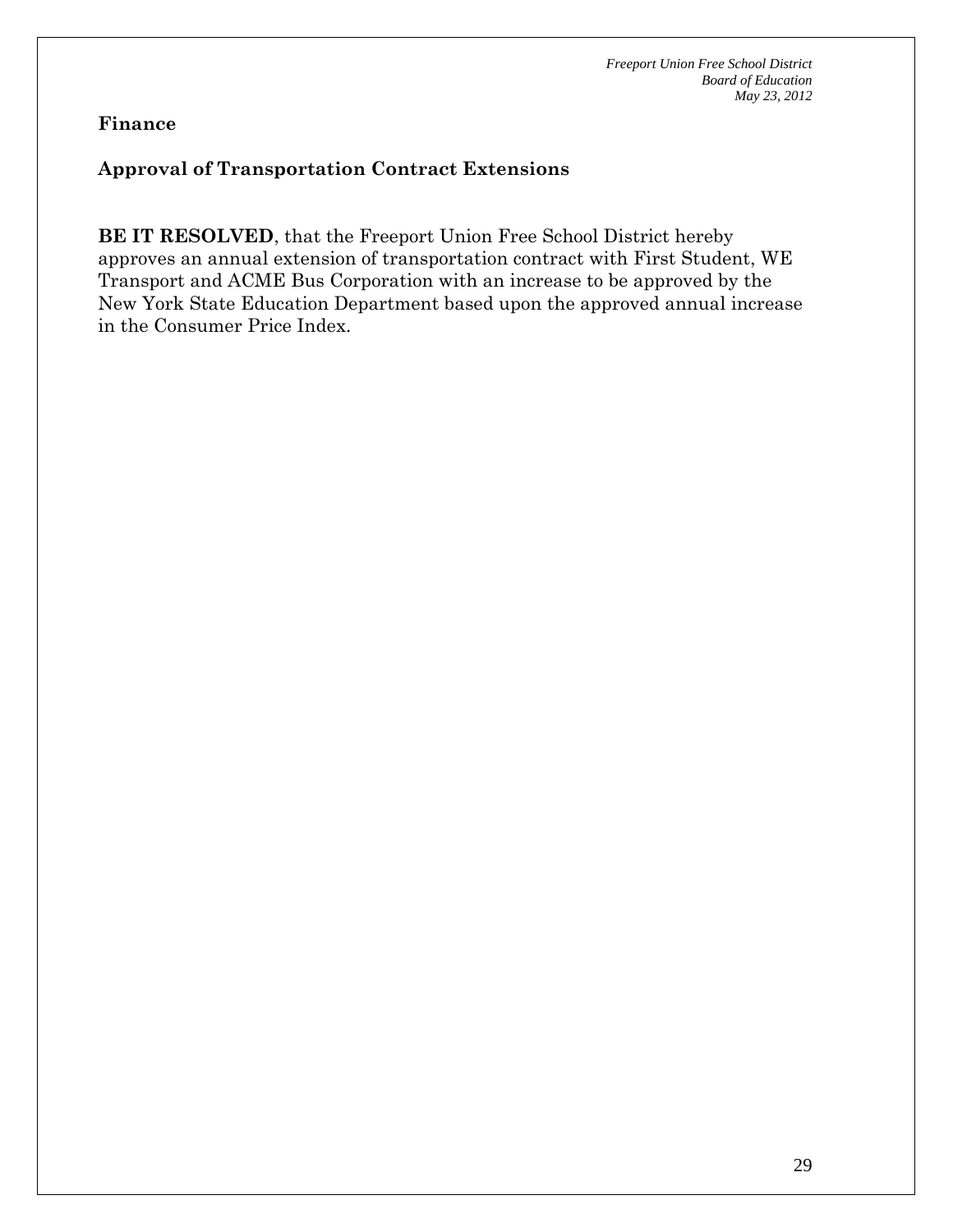## **Approval of a Cafeteria Bidding Co-Op**

**WHEREAS**, It is the plan of a number of public school districts in Nassau/Suffolk Counties, New York to bid jointly on selected Food Service Commodities, Food and Food Service Supplies for the 2012-13 school year.

**WHEREAS, FREEPORT DISTRICT**, is desirous of participating with other districts in Nassau/Suffolk Counties in the joint bidding of the commodities mentioned above as authorized by General Municipal Law, Section 119-0 and,

**WHEREAS,** FREEPORT DISTRICT, wishes to appoint a committee to assume the responsibility for drafting of specification, advertising for bids, accepting and opening bids, reporting the results to the boards of education and making recommendations thereon; therefore,

**BE IT RESOLVED**, that the BOARD OF EDUCATION of FREEPORT DISTRICT, hereby appoints Long Island School Nutrition Directors Association Cooperative Bid Committee to represent it in all matters related above, and,

**BE IT FURTHER RESOLVED**, that FREEPORT DISTRICT'S Board of Education authorized the above-mentioned committee to represent it in all matters leading up to the entering into a contract for the purchase of the above-mentioned commodities, and,

**BE IT FURTHER RESOLVED**, that FREEPORT DISTRICT'S Board of Education agrees to assume its equitable share of the costs of the cooperative bidding, and

**BE IT FURTHER RESOLVED**, that FREEPORT DISTRICT'S Board of Education agrees (1) to abide by majority decisions of the participating districts on quality standards; (2) that unless all bids are rejected, it will award contracts according to the recommendations of the committee; (3) that after award of contract(s), it will conduct all negotiations directly with the successful bidder(s).

DATE:

AUTHORIZED SIGNATURE:

TITLE: (President of the Board of Education)

SCHOOL DISTRICT: